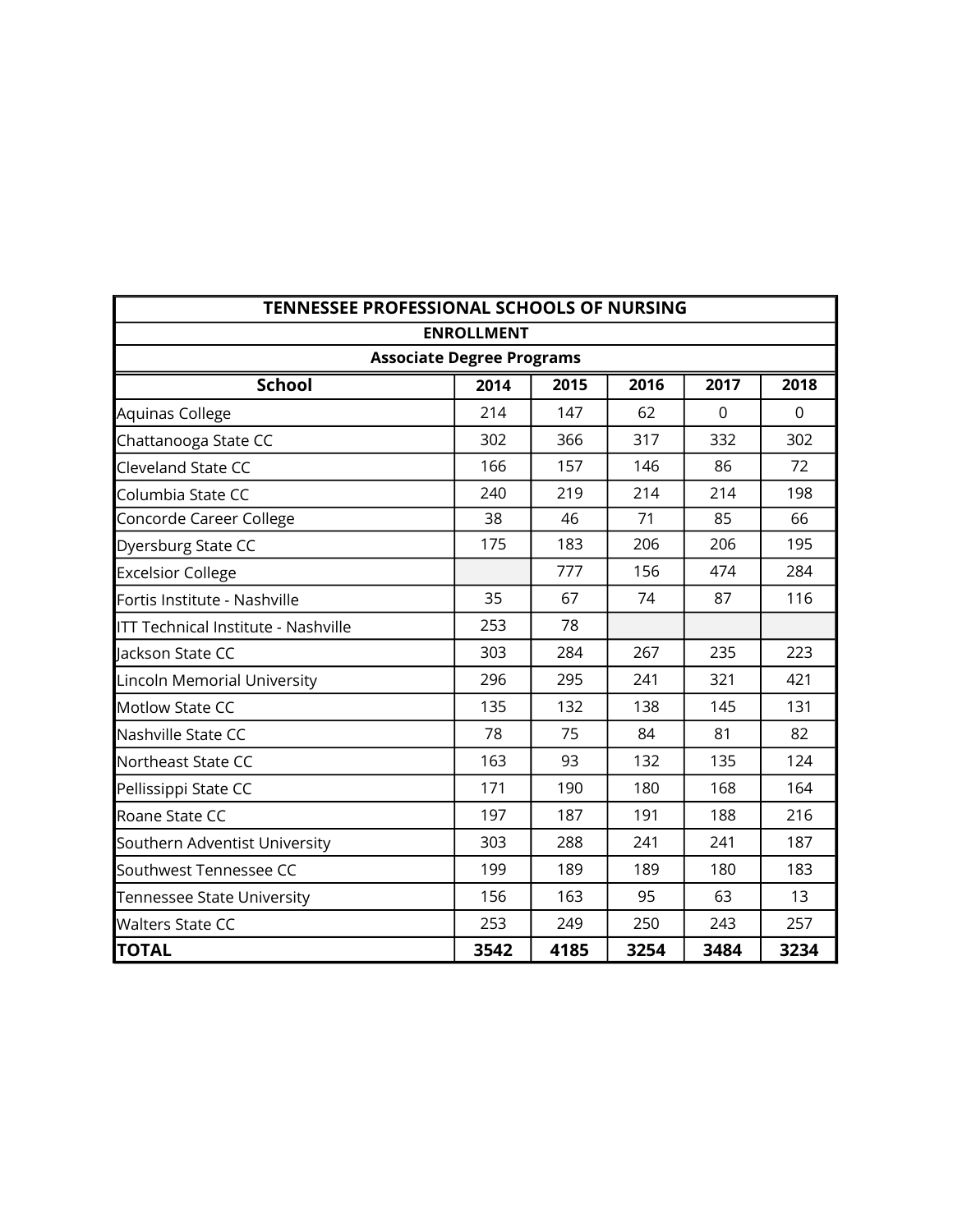|                                           | <b>TENNESSEE PROFESSIONAL SCHOOLS OF NURSING</b> |                              |             |             |             |                |              |              |
|-------------------------------------------|--------------------------------------------------|------------------------------|-------------|-------------|-------------|----------------|--------------|--------------|
|                                           |                                                  | <b>ENROLLMENT</b>            |             |             |             |                |              |              |
|                                           | <b>Initial RN</b>                                | <b>BSN PROGRAMS</b><br>RN to |             |             |             |                |              |              |
| School                                    | Licensure                                        | <b>BSN</b>                   | 2013        | 2014        | 2015        | 2016           | 2017         | 2018         |
| American Sentinel University              |                                                  | 54                           |             |             | 43          | 43             | 54           | 54           |
| Aquinas College                           | $\mathbf 0$                                      | $\boldsymbol{0}$             | 19          | 26          | 65          | 107            | $\mathbf 0$  | 0            |
| Arkansas State University                 |                                                  | 41                           |             | 2           | 10          | 27             | 242          | 41           |
| Austin Peay State University              | 254                                              | 45                           | 290         | 323         | 295         | 296            | 287          | 299          |
| Baptist Memorial College of Hlth Sciences | 370                                              | 28                           | 496         | 526         | 504         | 480            | 473          | 398          |
| <b>Belmont University</b>                 | 619                                              | 3                            | 552         | 574         | 503         | 609            | 411          | 622          |
| <b>Bethel University</b>                  | 49                                               | 11                           | 54          | 75          | 70          | 78             | 80           | 60           |
| Carson Newman College                     | 107                                              | 15                           | 101         | 111         | 116         | 92             | 106          | 122          |
| Chamberlain College                       |                                                  | 92                           |             |             | 14          | 65             | 87           | 92           |
| Christian Brothers University             |                                                  | 13                           | 59          | 64          | 64          | 40             | 56           | 13           |
| Cumberland University                     | 180                                              | 33                           | 311         | 381         | 343         | 288            | 264          | 213          |
| <b>Drexel University</b>                  |                                                  | 1                            |             | 4           | 4           | $\overline{2}$ | 1            | 1            |
| East Tennessee State University           | 657                                              | 98                           | 718         | 695         | 742         | 668            | 712          | 755          |
| Freed-Hardeman University                 | 115                                              | $\boldsymbol{0}$             | 41          | 42          | 45          | 72             | 104          | 115          |
| <b>King University</b>                    | 18                                               | 165                          | 602         | 606         | 528         | 434            | 266          | 183          |
| Lee University                            | 269                                              | $\mathsf 0$                  |             | 58          | 100         | 152            | 204          | 269          |
| Lincoln Memorial University               | 352                                              | 106                          | 179         | 221         | 222         | 257            | 316          | 458          |
| Lipscomb University                       | 97                                               |                              | 154         | 163         | 163         | 123            | 102          | 97           |
| <b>Marian University</b>                  | 142                                              |                              | $\mathbf 0$ | 38          | 92          | 107            | 168          | 142          |
| Martin Methodist College                  | 40                                               | $\mathsf 0$                  | 76          | 104         | 96          | 77             | 61           | 40           |
| Middle Tennessee State University         | 233                                              | $\mathbf 0$                  | 420         | 400         | 395         | 349            | 313          | 233          |
| Milligan College                          | 54                                               | 5                            | 117         | 97          | 88          | 66             | 55           | 59           |
| <b>Regis University</b>                   |                                                  | 1                            |             | $\,$ 6 $\,$ | 10          | 1              | $\mathbf 0$  | $\mathbf{1}$ |
| Saint Joseph's College of Maine           |                                                  | $\mathsf 0$                  |             |             | $\mathbf 0$ | $\mathbf 0$    | $\mathsf{O}$ | $\mathsf{O}$ |
| South College                             | 110                                              | 42                           | 66          | 63          | 64          | 75             | 111          | 152          |
| Southern Adventist University             | 42                                               | 118                          | 148         | 108         | 156         | 138            | 129          | 160          |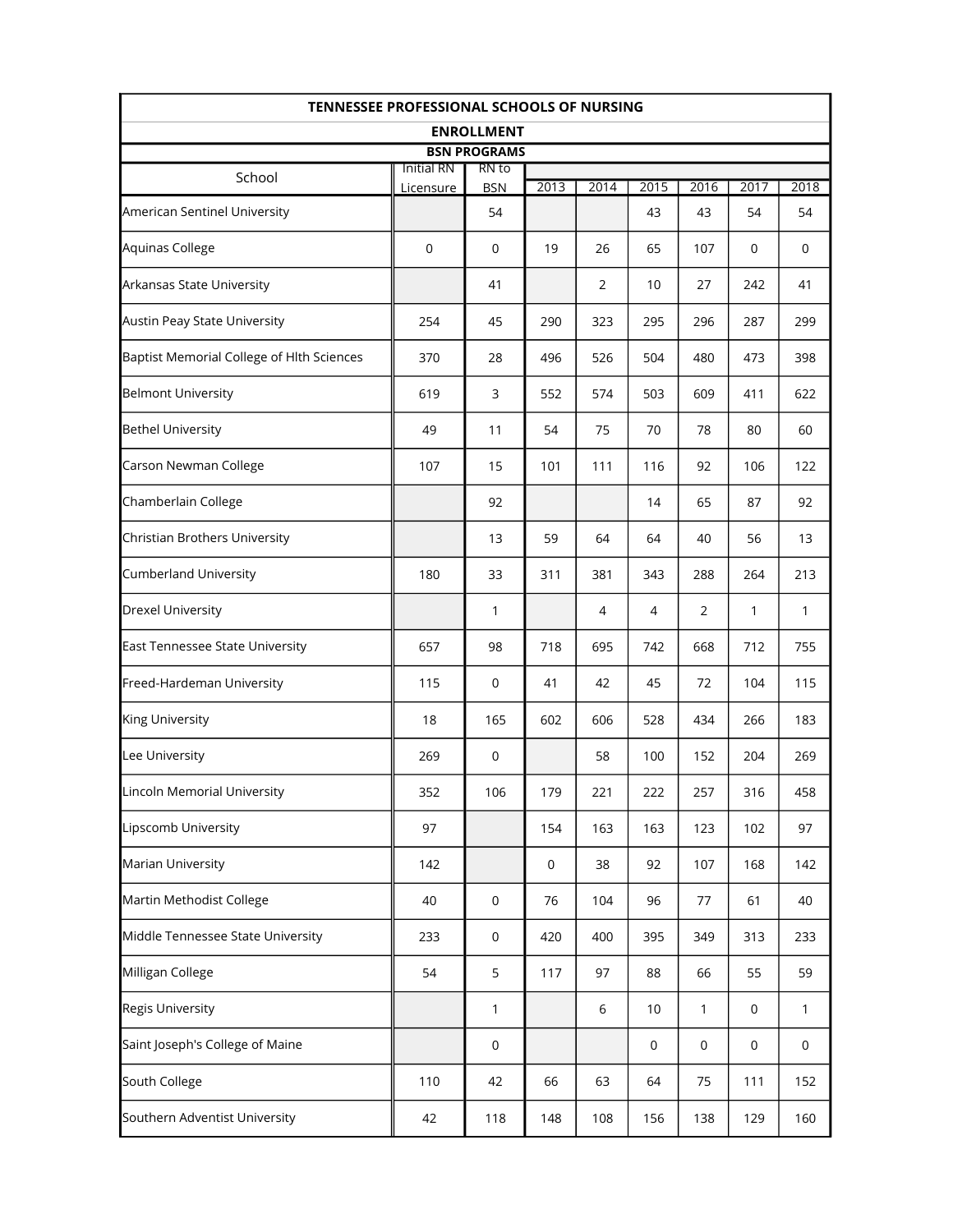| TENNESSEE PROFESSIONAL SCHOOLS OF NURSING |                   |                     |      |      |                |             |                |              |
|-------------------------------------------|-------------------|---------------------|------|------|----------------|-------------|----------------|--------------|
|                                           |                   | <b>ENROLLMENT</b>   |      |      |                |             |                |              |
|                                           |                   | <b>BSN PROGRAMS</b> |      |      |                |             |                |              |
| School                                    | <b>Initial RN</b> | RN to               |      | 2014 |                | 2016        |                |              |
| Southern New Hampshire University         | Licensure         | <b>BSN</b><br>26    | 2013 |      | 2015           | 10          | 2017<br>17     | 2018<br>26   |
| Tennessee State University                | 43                | 10                  | 116  | 117  | 119            | 58          | 60             | 43           |
| Tennessee Technological University        | 296               | 29                  | 214  | 245  | 300            | 313         | 335            | 325          |
| Tennessee Wesleyan College                | 116               | 21                  | 146  | 155  | 150            | 137         | 115            | 137          |
| Trevecca Nazarene University              | 30                |                     | 39   | 41   | 40             | 38          | 39             | 30           |
| Tusculum College                          | 46                | 0                   | 23   | 49   | 43             | 43          | 49             | 46           |
| Union University                          | 651               | 2                   | 346  | 451  | 325            | 372         | 416            | 653          |
| University of Alabama                     |                   | 10                  |      | 5    | $\overline{2}$ | 6           | 7              | 10           |
| University of Arkansas                    |                   | 6                   |      |      | 205            | $\mathbf 0$ | 4              | 6            |
| University of Memphis                     | 661               | 88                  | 567  | 607  | 722            | 791         | 808            | 749          |
| University of Michigan - Flint            |                   | $\overline{0}$      |      |      | $\mathbf{1}$   | $\mathbf 0$ | 1              | $\mathbf 0$  |
| University of North Alabama               |                   | 3                   |      |      | 12             | 19          | 6              | 3            |
| University of South Alabama               |                   | 1                   |      |      | $\mathbf 0$    | $\mathbf 0$ | $\overline{2}$ | $\mathbf{1}$ |
| University of TN - Chattanooga            | 179               | 89                  | 387  | 327  | 293            | 295         | 274            | 268          |
| University of TN - Knoxville              | 615               | 49                  | 499  | 514  | 576            | 618         | 633            | 664          |
| University of TN - Martin                 | 141               | 58                  | 170  | 208  | 226            | 205         | 211            | 199          |
| University of TN Health Science Center    | 187               | 6                   | 51   | 131  | 146            | 122         | 194            | 193          |
| <b>Walden University</b>                  |                   | 20                  |      |      |                | 9           | 9              | 20           |
| Western Governors University Tennessee    |                   | 457                 | 58   | 142  | 309            | 350         | 391            | 457          |
| <b>TOTAL</b>                              | 6673              | 1746                | 6961 | 7679 | 8201           | 8032        | 8173           | 8409         |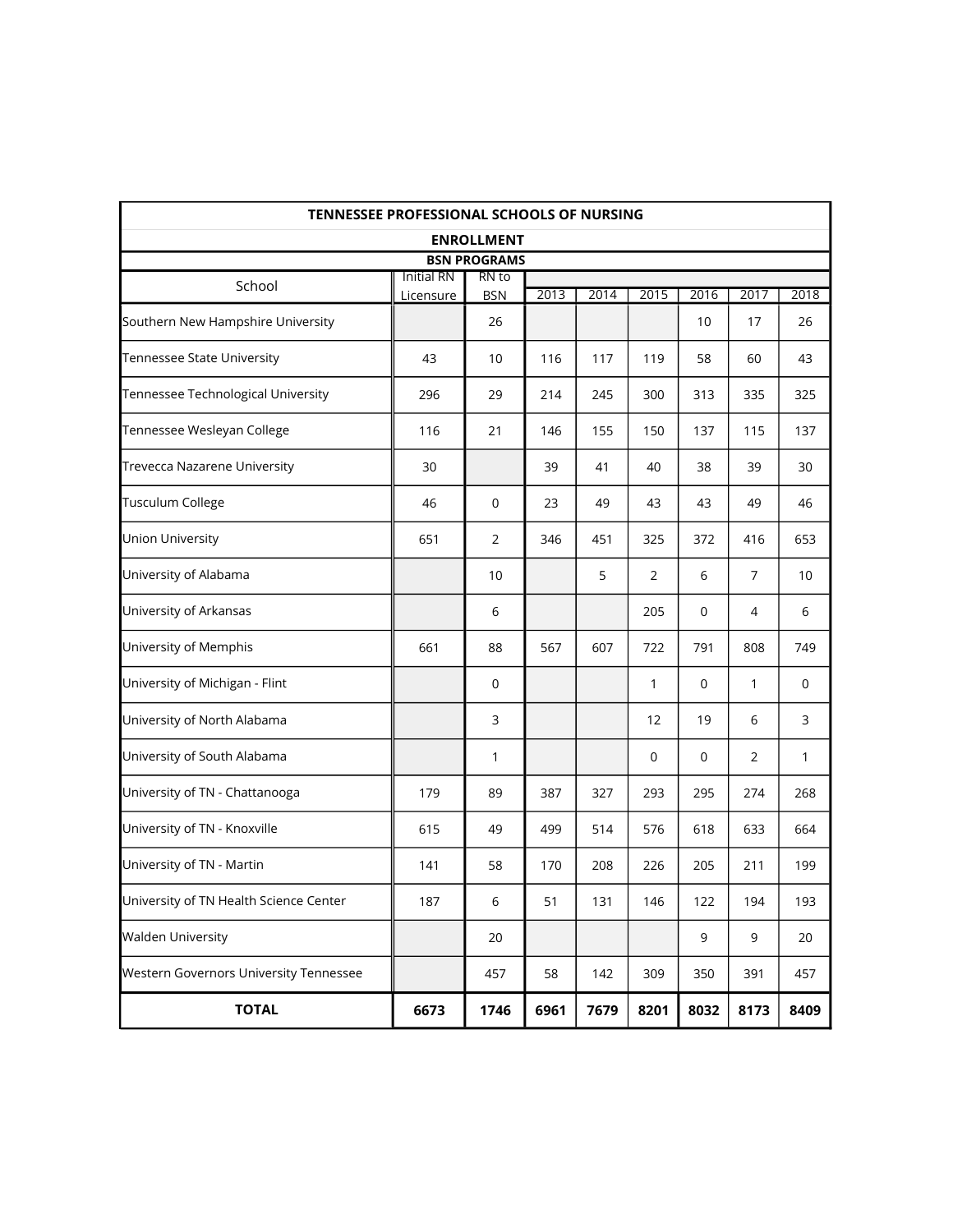| <b>TENNESSEE PROFESSIONAL SCHOOLS OF NURSING</b> |         |                         |                |             |                         |                |                |  |
|--------------------------------------------------|---------|-------------------------|----------------|-------------|-------------------------|----------------|----------------|--|
|                                                  |         | <b>ENROLLMENT</b>       |                |             |                         |                |                |  |
|                                                  |         | <b>MASTERS PROGRAMS</b> |                |             | <b>Total Enrollment</b> |                |                |  |
| School                                           | Initial | Program Entry<br>TNe-   |                |             |                         |                |                |  |
|                                                  | License | Campus                  | 2014           | 2015        | 2016                    | 2017           | 2018           |  |
| American Sentinel University                     |         |                         |                | 27          | 21                      | 19             | 13             |  |
| Aquinas College                                  |         |                         | 14             | 4           | 0                       | $\mathbf 0$    | $\mathbf 0$    |  |
| Aspen University                                 |         |                         |                |             |                         |                | 27             |  |
| Austin Peay State University                     |         | 154                     | 207            | 167         | 154                     | 149            | 154            |  |
| Belmont University                               |         |                         | 58             | 49          | 52                      | 53             | 67             |  |
| Carson Newman College                            |         |                         | 53             | 49          | 50                      | 45             | 56             |  |
| Chamberlain College                              |         |                         |                | 4           | 34                      | 73             | 93             |  |
| <b>Cumberland University</b>                     |         |                         |                | $\mathbf 0$ | 9                       | 18             | 21             |  |
| <b>Drexel University</b>                         |         |                         | 8              | 8           | 16                      | 8              | $\overline{7}$ |  |
| Duke University                                  |         |                         |                |             | 5                       | 13             | 10             |  |
| East Tennessee State University                  |         |                         | 340            | 411         | 298                     | 300            | 343            |  |
| <b>Excelsior College TN</b>                      |         |                         |                |             |                         |                | 3              |  |
| <b>Frontier Nursing University</b>               |         |                         | 55             | 43          | 52                      | 56             | 67             |  |
| George Washington University                     |         |                         |                |             |                         | 5              | 1              |  |
| Harding University                               |         |                         |                |             |                         |                | 48             |  |
| Herzing University                               |         |                         |                |             |                         |                | $\overline{2}$ |  |
| King University                                  |         |                         | 175            | 177         | 181                     | 184            | 121            |  |
| Lincoln Memorial University                      |         |                         | 148            | 160         | 155                     | 149            | 189            |  |
| Loyola University                                |         |                         |                |             |                         | 4              | 3              |  |
| Maryville University                             |         |                         | 3              | 52          | 87                      | 65             | 68             |  |
| Middle Tennessee School of Anesthesia            |         |                         | 198            | 204         | 213                     | 210            | 208            |  |
| Middle Tennessee State University                |         |                         | 237            | 190         | 176                     | 187            | 195            |  |
| Regis University                                 |         |                         | $\overline{7}$ | 5           | 5                       | 1              | 1              |  |
| Rocky Mountain University                        |         |                         |                |             | 0                       | 0              | 0              |  |
| Sacred Heart University                          |         |                         |                |             |                         |                | 6              |  |
| Saint Joseph's College of Maine                  |         |                         |                | 4           | $\overline{2}$          | $\overline{2}$ | 1              |  |
| Saint Louis University                           |         |                         |                | 6           | 7                       | $\overline{2}$ | 3              |  |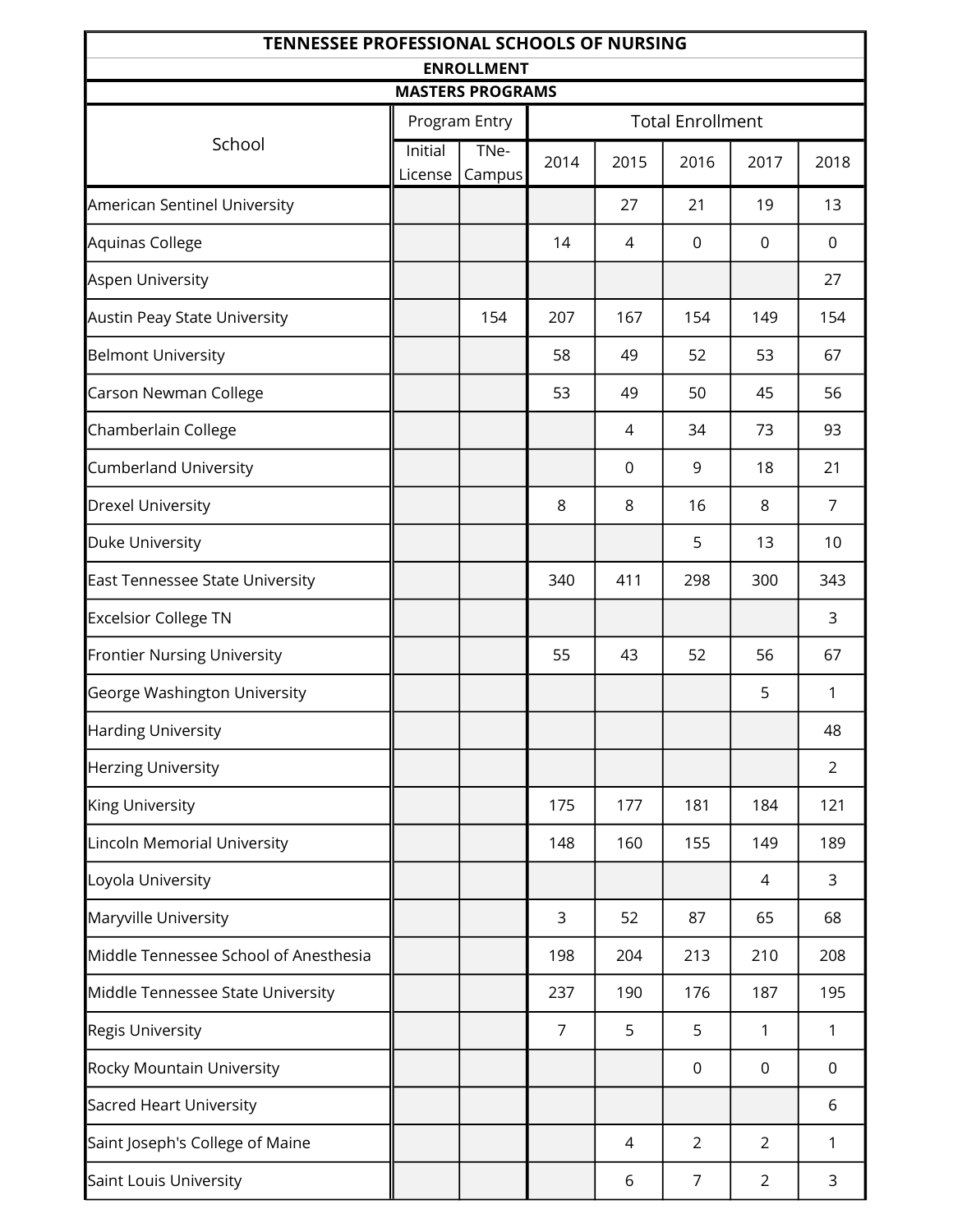| <b>TENNESSEE PROFESSIONAL SCHOOLS OF NURSING</b> |                           |                         |      |                  |                         |                  |                |
|--------------------------------------------------|---------------------------|-------------------------|------|------------------|-------------------------|------------------|----------------|
|                                                  |                           | <b>ENROLLMENT</b>       |      |                  |                         |                  |                |
|                                                  |                           | <b>MASTERS PROGRAMS</b> |      |                  |                         |                  |                |
|                                                  |                           | Program Entry           |      |                  | <b>Total Enrollment</b> |                  |                |
| School                                           | <b>Initial</b><br>License | TNe-<br>Campus          | 2014 | 2015             | 2016                    | 2017             | 2018           |
| Samford University                               |                           |                         | 12   | 18               | 14                      | 11               | $\overline{2}$ |
| South College                                    |                           |                         |      |                  |                         | 6                | 44             |
| Southern Adventist University                    |                           |                         | 191  | 197              | 183                     | 181              | 162            |
| Southern New Hampshire University                |                           |                         |      |                  | 1                       | 1                | 5              |
| Tennessee State University                       |                           | 38                      | 328  | 423              | 334                     | 190              | 56             |
| Tennessee Technological University               |                           | 69                      | 133  | 117              | 102                     | 101              | 97             |
| Tusculum University                              |                           |                         |      |                  |                         | 38               | 33             |
| Union University                                 |                           |                         | 169  | 93               | 101                     | 137              | 86             |
| University of Alabama                            |                           |                         | 6    | 5                | 4                       | 3                | 4              |
| University of Alabama - Birmingham               |                           |                         |      | 45               | 66                      | 77               | 93             |
| University of North Alabama                      |                           |                         |      | 8                | 10                      | 3                | 3              |
| University of South Alabama                      |                           |                         |      | 52               | 35                      | 122              | 124            |
| University of Arkansas                           |                           |                         |      | 17               | 0                       | 0                | 0              |
| University of Michigan - Flint                   |                           |                         |      | $\boldsymbol{0}$ | 0                       | $\boldsymbol{0}$ |                |
| University of Memphis                            |                           | 288                     | 242  | 252              | 290                     | 235              | 288            |
| University of TN at Chattanooga                  |                           |                         | 85   | 66               | 80                      | 95               | 94             |
| University of TN at Knoxville                    |                           |                         | 119  | 129              | 137                     | 121              | 76             |
| University of TN Health Science Center           |                           |                         | 38   | 3                | 0                       | 0                | 0              |
| Vanderbilt University                            | 343                       |                         | 668  | 621              | 669                     | 668              | 628            |
| <b>Walden University</b>                         |                           |                         |      |                  | 53                      | 77               | 252            |
| <b>Western Governors University</b>              |                           |                         | 59   | 86               | 165                     | 359              | 448            |
| Total                                            | 343                       | 549                     | 3553 | 3554             | 3761                    | 3968             | 4202           |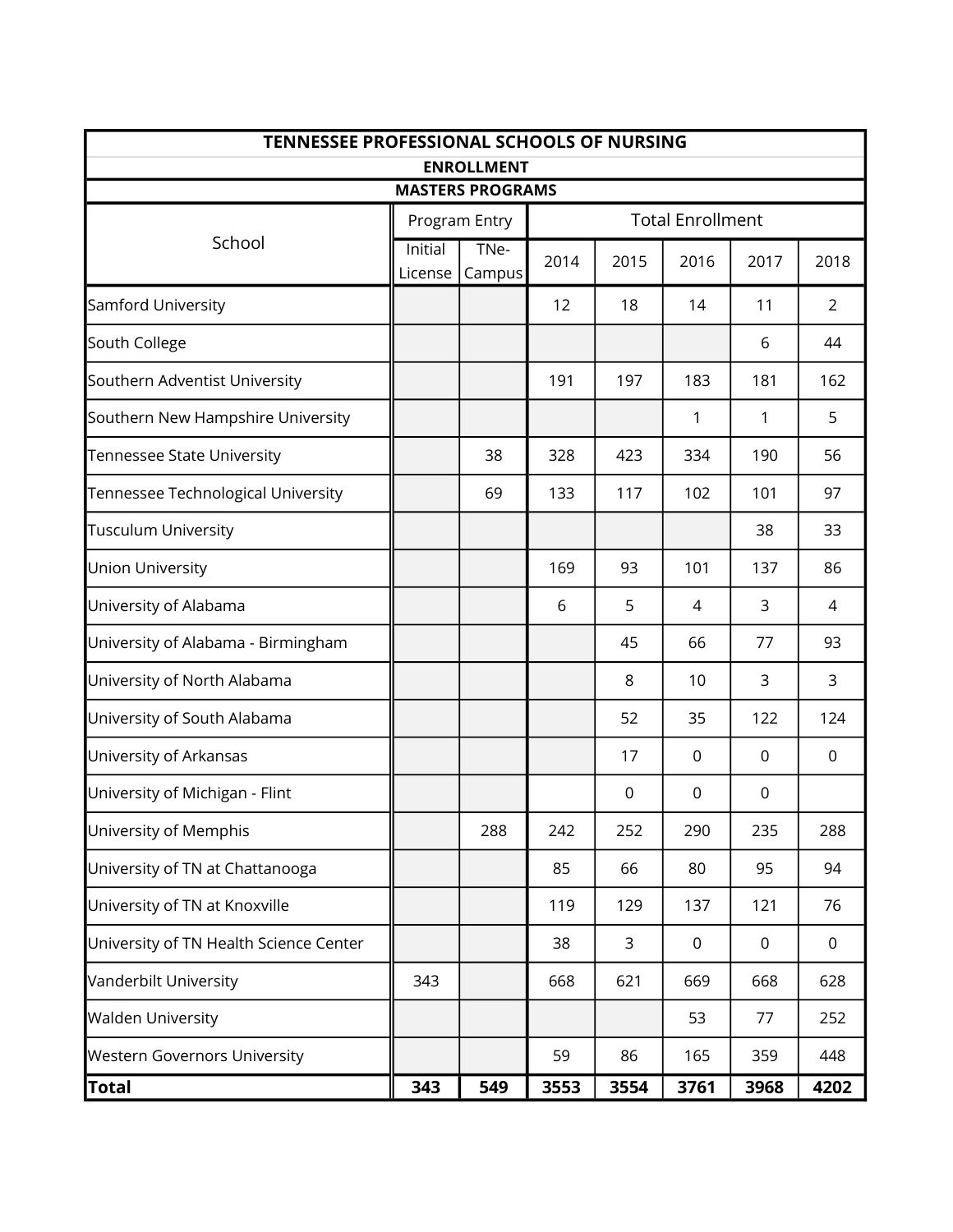|                                    | <b>TENNESSEE PROFESSIONAL SCHOOLS OF NURSING</b><br><b>TOTAL ENROLLMENT</b> |                          |                |                         |                |                |                |  |  |
|------------------------------------|-----------------------------------------------------------------------------|--------------------------|----------------|-------------------------|----------------|----------------|----------------|--|--|
|                                    |                                                                             | <b>DOCTORAL PROGRAMS</b> |                |                         |                |                |                |  |  |
|                                    | Program Type                                                                |                          |                | <b>Total Enrollment</b> |                |                |                |  |  |
| School                             | DNP/<br><b>DNAP</b>                                                         | PhD                      | 2014           | 2015                    | 2016           | 2017           | 2018           |  |  |
| American Sentinel University       | 11                                                                          |                          |                | 8                       | 9              | 8              | 11             |  |  |
| Arkansas State University          | 22                                                                          |                          |                | 15                      | 1              | 3              | 22             |  |  |
| Aspen University                   | 3                                                                           |                          |                |                         |                |                | 3              |  |  |
| <b>Baptist Memorial College</b>    | 8                                                                           |                          |                |                         |                |                | 8              |  |  |
| <b>Belmont University</b>          | 38                                                                          |                          | 29             | 40                      | 38             | 34             | 38             |  |  |
| Chamberlain College                | $\overline{7}$                                                              |                          |                | 1                       | $\overline{2}$ | $\overline{7}$ | $\overline{7}$ |  |  |
| <b>Drexel University</b>           | $\mathbf 0$                                                                 |                          | 3              | 3                       | $\overline{2}$ | $\overline{2}$ | $\mathbf 0$    |  |  |
| East Tennessee State University    | 53                                                                          | 18                       | 100            | 100                     | 94             | 77             | 71             |  |  |
| <b>Frontier Nursing University</b> | 10                                                                          |                          | 3              | $\overline{4}$          | 5              | $\overline{7}$ | 10             |  |  |
| George Washingon University        | 1                                                                           |                          |                |                         |                | 3              | $\mathbf{1}$   |  |  |
| <b>King University</b>             | 12                                                                          |                          | $\overline{7}$ | 9                       | $\overline{7}$ | 9              | 12             |  |  |
| Lincoln Memorial University        | 5                                                                           |                          |                | 8                       | $\overline{7}$ | 4              | 5              |  |  |
| Loyola University                  | $\overline{2}$                                                              |                          |                |                         |                | 1              | $\overline{2}$ |  |  |
| Maryville University               | 5                                                                           |                          |                | 8                       | 6              | 6              | 5              |  |  |
| Middle TN School of Anesthesia     | 74                                                                          |                          | 16             | 25                      | 14             | 49             | 74             |  |  |
| <b>Regis University</b>            | $\mathbf 0$                                                                 |                          |                | $\mathbf 0$             | $\mathbf 0$    | $\mathbf 0$    | $\mathbf 0$    |  |  |
| Rocky Mountain University          | $\mathbf 0$                                                                 |                          |                |                         | $\mathbf 0$    | $\overline{0}$ | $\mathbf 0$    |  |  |
| Sacred Heart University            | $\mathbf 0$                                                                 |                          |                |                         |                |                | $\mathbf 0$    |  |  |
| Saint Louis University             | $\mathbf 0$                                                                 |                          |                | 4                       | 1              | 1              | $\mathbf 0$    |  |  |
| Samford University                 | 4                                                                           |                          | 6              | 6                       | 9              | 6              | 4              |  |  |
| Southern Adventist University      | 48                                                                          |                          | 17             | 27                      | 20             | 30             | 48             |  |  |
| Tennessee Technological University | 16                                                                          |                          |                |                         |                | $\overline{7}$ | 16             |  |  |
| <b>Union University</b>            | 116                                                                         |                          | 148            | 128                     | 131            | 131            | 116            |  |  |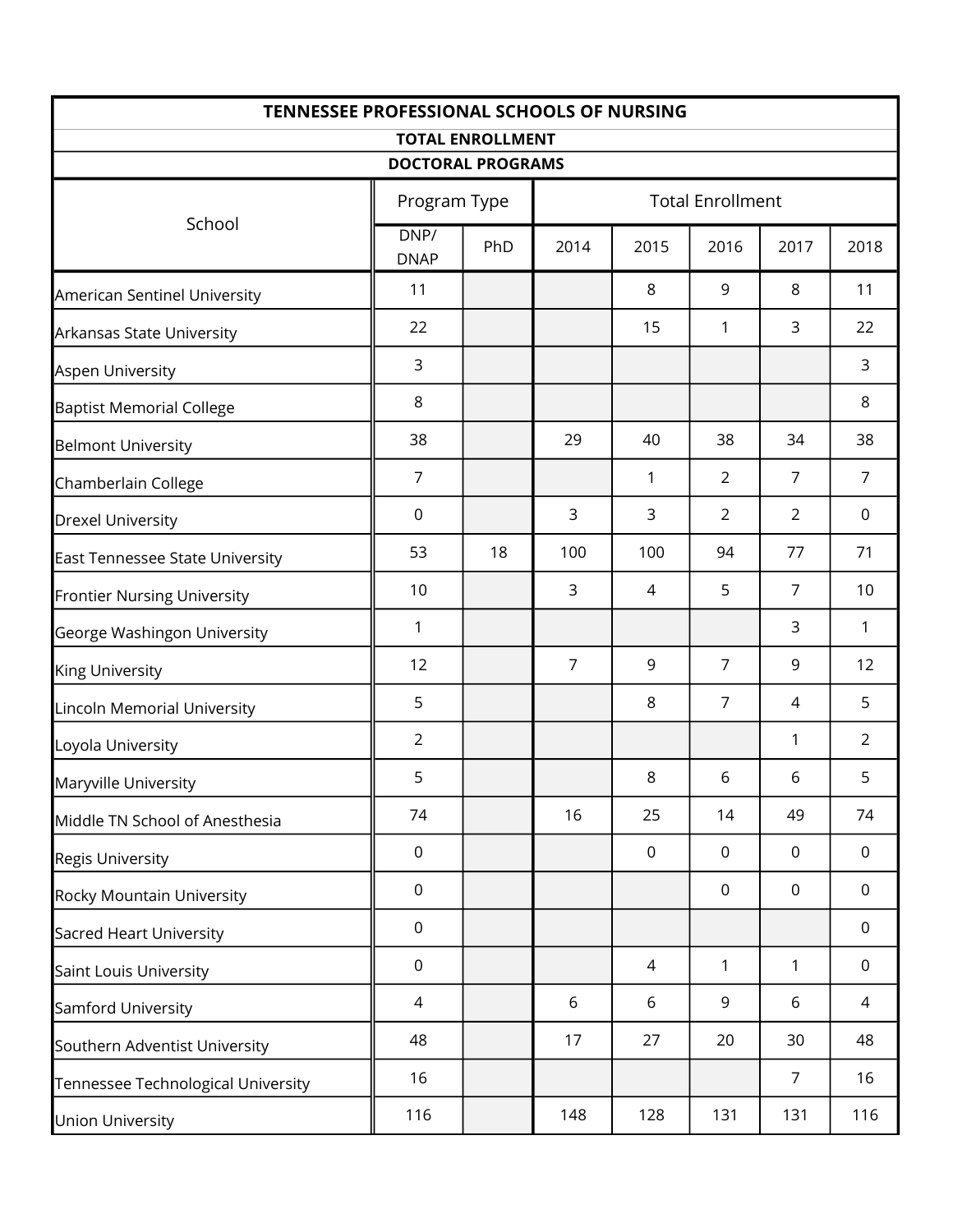| <b>TENNESSEE PROFESSIONAL SCHOOLS OF NURSING</b> |                          |                         |      |                |                         |                |              |
|--------------------------------------------------|--------------------------|-------------------------|------|----------------|-------------------------|----------------|--------------|
|                                                  | <b>DOCTORAL PROGRAMS</b> | <b>TOTAL ENROLLMENT</b> |      |                |                         |                |              |
|                                                  | Program Type             |                         |      |                | <b>Total Enrollment</b> |                |              |
| School                                           | DNP/<br><b>DNAP</b>      | PhD                     | 2014 | 2015           | 2016                    | 2017           | 2018         |
| University of Alabama                            | 16                       |                         |      | 5              | 10                      | 13             | 16           |
| University of Alabama - Birmingham               | 11                       |                         |      | 4              | $\overline{7}$          | 5              | 11           |
| University of South Alabama                      | 11                       |                         |      | 14             | 44                      | 22             | 11           |
| University of Arkansas                           | 1                        |                         |      | $\mathbf 0$    | 1                       | $\overline{2}$ | $\mathbf{1}$ |
| University of Michigan-Flint                     |                          |                         |      | $\overline{2}$ | $\mathbf{1}$            | $\overline{2}$ |              |
| University of TN - Chattanooga                   | 30                       |                         | 20   | 27             | 36                      | 33             | 30           |
| University of TN - Knoxville                     | 54                       | 34                      | 38   | 52             | 48                      | 50             | 88           |
| University of TN Health Science Center           | 250                      | 21                      | 257  | 287            | 273                     | 274            | 271          |
| <b>Walden University</b>                         | 26                       |                         |      |                | 15                      | 17             | 26           |
| Vanderbilt University                            | 155                      | 28                      | 188  | 200            | 219                     | 190            | 183          |
| <b>TOTAL</b>                                     | 989                      | 101                     | 832  | 977            | 1000                    | 993            | 1090         |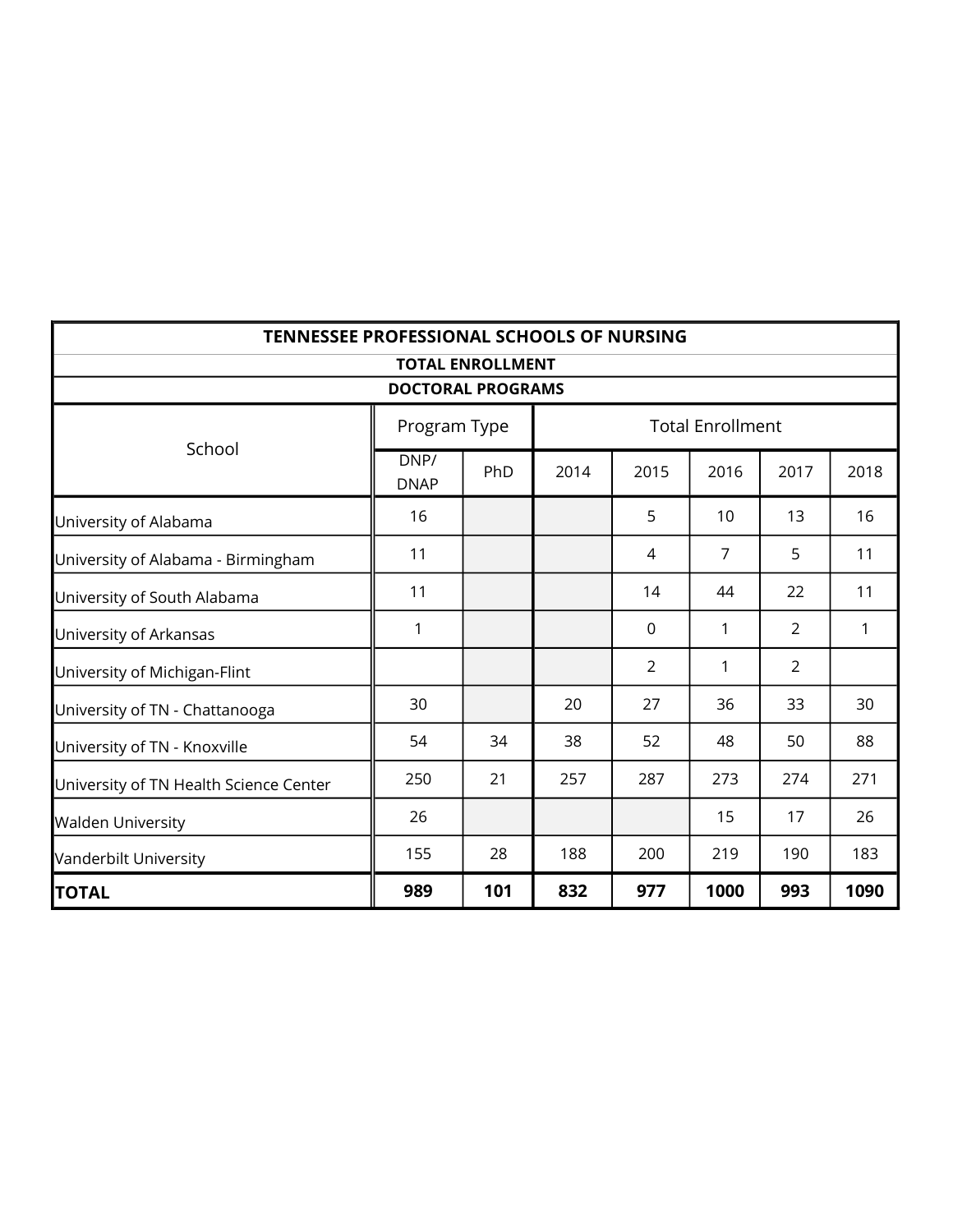| <b>TENNESSEE PROFESSIONAL SCHOOLS OF NURSING</b> |                                                                             |      |      |        |          |
|--------------------------------------------------|-----------------------------------------------------------------------------|------|------|--------|----------|
|                                                  | <b>GRADUATION</b>                                                           |      |      |        |          |
| <b>ASSOCIATE DEGREE PROGRAMS</b>                 |                                                                             |      |      |        |          |
| School                                           | Graduation Data for 12 Month Reporting Periods<br>(November 1 - October 31) |      |      |        |          |
|                                                  | 2014                                                                        | 2015 | 2016 | 2017   | 2018     |
| <b>Aquinas College</b>                           | 120                                                                         | 99   | 80   | closed | closed   |
| Chattanooga State Comm. College                  | 146                                                                         | 103  | 144  | 108    | 120      |
| <b>Cleveland State Community College</b>         | 107                                                                         | 41   | 34   | 43     | 72       |
| <b>Columbia State Community College</b>          | 112                                                                         | 114  | 110  | 85     | 76       |
| <b>Concorde Career College</b>                   | 17                                                                          | 18   | 28   | 36     | 41       |
| <b>Dyersburg State Comm. College</b>             | 152                                                                         | 81   | 95   | 99     | 121      |
| <b>Excelsior College</b>                         |                                                                             | 49   | 64   | 22     | 52       |
| Fortis Institute                                 | 16                                                                          | 14   | 8    | 13     | 32       |
| <b>ITT Technical Institute</b>                   | 21                                                                          | 35   | 43   | closed | closed   |
| Jackson State Community College                  | 124                                                                         | 142  | 117  | 85     | 79       |
| <b>Lincoln Memorial University</b>               | 147                                                                         | 96   | 88   | 81     | 108      |
| <b>Motlow State Community College</b>            | 66                                                                          | 52   | 57   | 62     | 63       |
| <b>Nashville State Community College</b>         | 27                                                                          | 33   | 30   | 31     | 27       |
| <b>Northeast State Community College</b>         | 56                                                                          | 46   | 83   | 58     | 56       |
| Pellissippi State Community College              | 77                                                                          | 78   | 74   | 88     | 84       |
| <b>Roane State Community College</b>             | 91                                                                          | 66   | 82   | 76     | 70       |
| Southern Adventist University                    | 140                                                                         | 117  | 189  | 105    | 135      |
| <b>Southwest Tennessee Community College</b>     | 71                                                                          | 48   | 53   | 73     | 73       |
| <b>Tennessee State University</b>                | 90                                                                          | 93   | 78   | 81     | $\Omega$ |
| <b>Walters State Community College</b>           | 150                                                                         | 132  | 118  | 113    | 124      |
| <b>TOTAL</b>                                     | 1730                                                                        | 1457 | 1575 | 1259   | 1333     |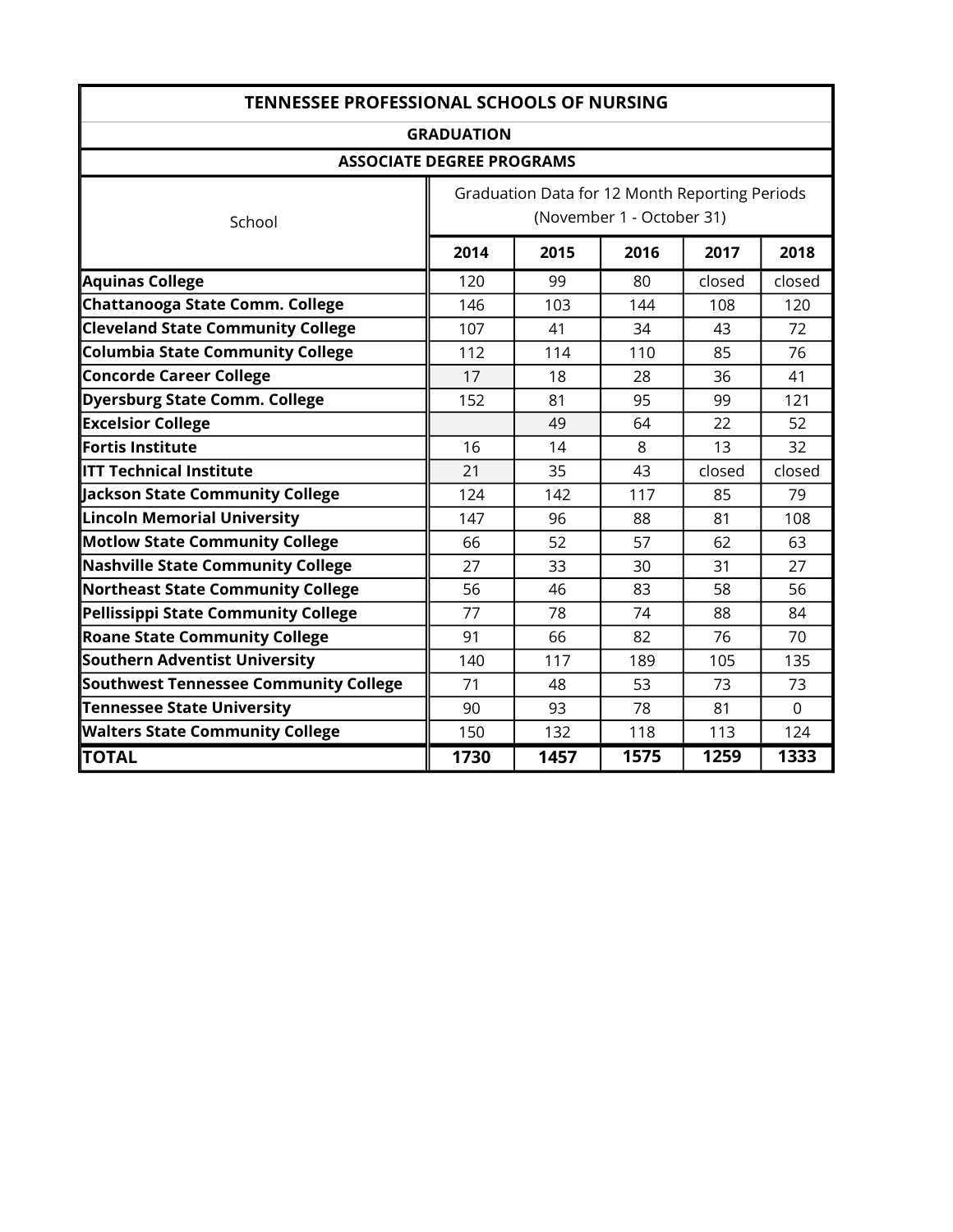|                                           | <b>TENNESSEE PROFESSIONAL SCHOOLS OF NURSING</b> |                 |                           |      |      |  |  |  |  |
|-------------------------------------------|--------------------------------------------------|-----------------|---------------------------|------|------|--|--|--|--|
|                                           | <b>GRADUATION</b>                                |                 |                           |      |      |  |  |  |  |
| <b>BSN PROGRAMS - INITIAL LICENSURE</b>   |                                                  |                 |                           |      |      |  |  |  |  |
|                                           | Graduation Data for 12 Month Reporting Periods   |                 |                           |      |      |  |  |  |  |
| School                                    |                                                  |                 | (November 1 - October 31) |      |      |  |  |  |  |
|                                           | 2014                                             | 2015            | 2016                      | 2017 | 2018 |  |  |  |  |
| <b>Austin Peay State University</b>       | 99                                               | 95              | 94                        | 92   | 100  |  |  |  |  |
| <b>Baptist Memorial College</b>           | 113                                              | 147             | 119                       | 193  | 149  |  |  |  |  |
| <b>Belmont University</b>                 | 146                                              | 144             | 155                       | 165  | 144  |  |  |  |  |
| <b>Bethel University</b>                  | 20                                               | 14              | 13                        | 15   | 27   |  |  |  |  |
| <b>Carson Newman College</b>              | 40                                               | 40              | 40                        | 33   | 36   |  |  |  |  |
| <b>Cumberland University</b>              | 151                                              | 96              | 114                       | 90   | 113  |  |  |  |  |
| <b>East Tennessee State University</b>    | 219                                              | 230             | 281                       | 214  | 362  |  |  |  |  |
| <b>Freed-Hardeman University</b>          | 11                                               | 19              | 18                        | 26   | 40   |  |  |  |  |
| <b>King University</b>                    | 49                                               | 58              | 50                        | 45   | 39   |  |  |  |  |
| <b>Lincoln Memorial University</b>        | 65                                               | 97              | 91                        | 86   | 70   |  |  |  |  |
| <b>Lipscomb University</b>                | 64                                               | 69              | 63                        | 65   | 37   |  |  |  |  |
| <b>Marian University</b>                  |                                                  | 10              | 54                        | 57   | 104  |  |  |  |  |
| <b>Martin Methodist College</b>           | 18                                               | 42              | 45                        | 34   | 14   |  |  |  |  |
| Middle Tennessee State University         | 124                                              | 121             | 109                       | 96   | 91   |  |  |  |  |
| Milligan College                          | 54                                               | 51              | 46                        | 37   | 13   |  |  |  |  |
| <b>South College</b>                      | 37                                               | 30              | 44                        | 17   | 51   |  |  |  |  |
| <b>Tennessee State University</b>         | 29                                               | 48              | 40                        | 50   | 43   |  |  |  |  |
| <b>Tennessee Technological University</b> | 92                                               | 61              | 101                       | 96   | 96   |  |  |  |  |
| <b>Tennessee Wesleyan College</b>         | 59                                               | 57              | 63                        | 55   | 36   |  |  |  |  |
| <b>Trevecca Nazarene University</b>       | 15                                               | 11              | 12                        | 12   | 10   |  |  |  |  |
| <b>Tusculum College</b>                   |                                                  | 14              | 27                        | 14   | 28   |  |  |  |  |
| <b>Union University</b>                   | 138                                              | 155             | 102                       | 150  | 160  |  |  |  |  |
| <b>University of Memphis</b>              | 206                                              | 204             | 205                       | 290  | 282  |  |  |  |  |
| <b>University of TN - Chattanooga</b>     | 68                                               | 64              | 70                        | 70   | 76   |  |  |  |  |
| <b>University of TN - Knoxville</b>       | 107                                              | 119             | 132                       | 136  | 141  |  |  |  |  |
| <b>University of TN - Martin</b>          | 47                                               | 32              | 33                        | 39   | 38   |  |  |  |  |
| University of TN - Health Science Center  |                                                  | $\overline{36}$ | $\overline{56}$           | 46   | 96   |  |  |  |  |
| <b>TOTAL</b>                              | 1971                                             | 2064            | 2177                      | 2223 | 2396 |  |  |  |  |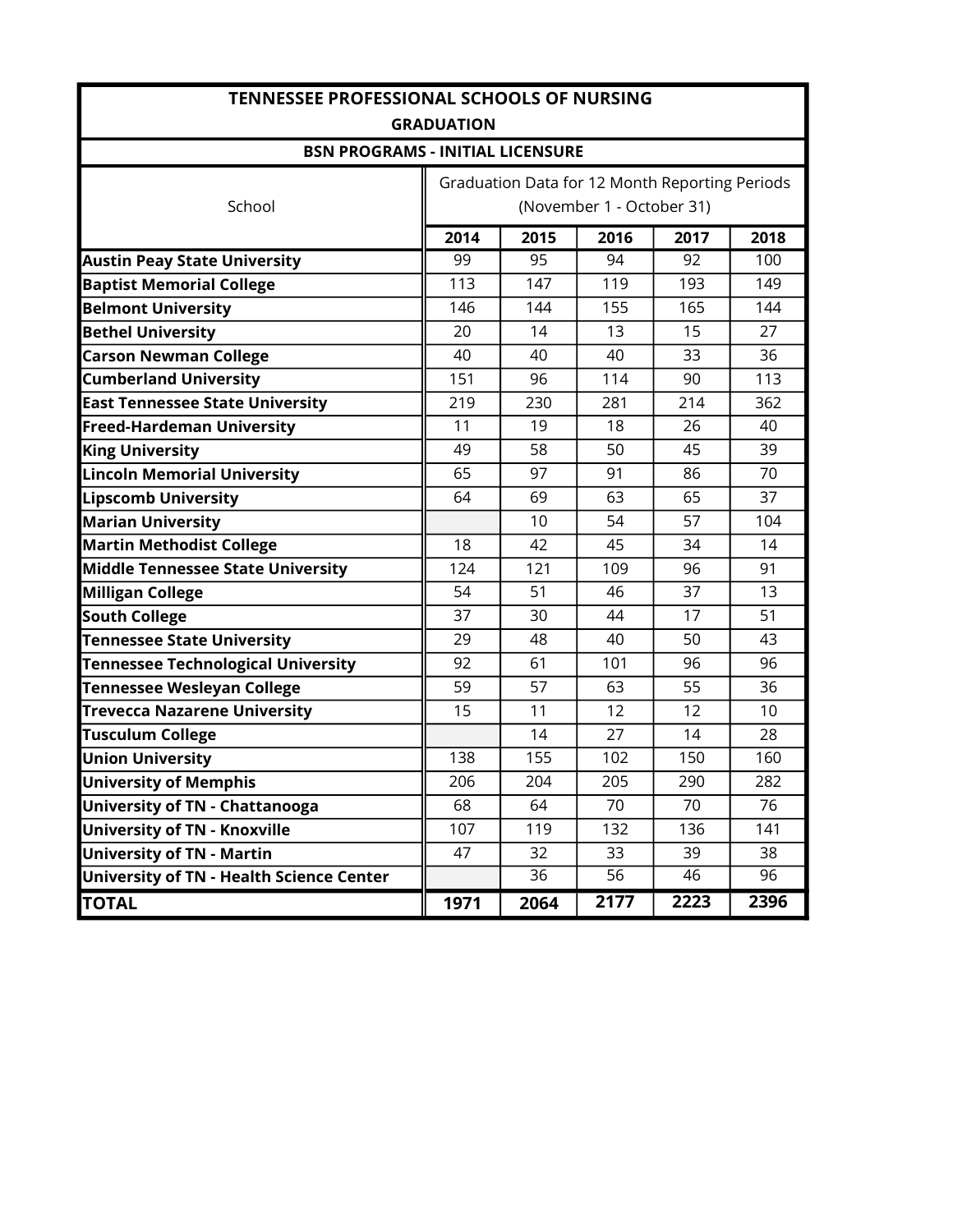| <b>TENNESSEE PROFESSIONAL SCHOOLS OF NURSING</b> |                 |                                                |                           |                  |                 |  |  |  |
|--------------------------------------------------|-----------------|------------------------------------------------|---------------------------|------------------|-----------------|--|--|--|
|                                                  |                 | <b>GRADUATION</b>                              |                           |                  |                 |  |  |  |
|                                                  |                 | <b>RN to BSN COMPLETION PROGRAMS</b>           |                           |                  |                 |  |  |  |
|                                                  |                 | Graduation Data for 12 Month Reporting Periods |                           |                  |                 |  |  |  |
| School                                           |                 |                                                | (November 1 - October 31) |                  |                 |  |  |  |
|                                                  | 2014            | 2015                                           | 2016                      | 2017             | 2018            |  |  |  |
| <b>American Sentinel University</b>              |                 | 27                                             | 21                        | 14               | 17              |  |  |  |
| <b>Aquinas College</b>                           | 12              | 9                                              | 9                         | Closed           | Closed          |  |  |  |
| <b>Arkansas State University</b>                 | $\Omega$        | $\mathbf 0$                                    | $\overline{2}$            | 13               | 80              |  |  |  |
| <b>Austin Peay State University</b>              | 15              | 22                                             | 37                        | 36               | 27              |  |  |  |
| <b>Baptist Memorial College</b>                  | 28              | 19                                             | 3                         | 16               | 18              |  |  |  |
| <b>Belmont University</b>                        | $\overline{2}$  | 10                                             | $\overline{0}$            | $\overline{0}$   | $\mathbf 0$     |  |  |  |
| <b>Bethel University</b>                         | $\overline{0}$  | 14                                             | 16                        | 10               | 9               |  |  |  |
| <b>Carson Newman University</b>                  |                 |                                                | $\overline{2}$            | 1                | $\overline{0}$  |  |  |  |
| <b>Chamberlain College</b>                       |                 | 0                                              | 6                         | 0                | 0               |  |  |  |
| <b>Christian Brothers University</b>             | $\overline{28}$ | $\overline{13}$                                | 14                        | $\overline{22}$  | $\overline{12}$ |  |  |  |
| <b>Cumberland University</b>                     | 58              | 105                                            | 73                        | 38               | 12              |  |  |  |
| <b>Drexel University</b>                         |                 | $\overline{2}$                                 | 1                         | $\Omega$         | 0               |  |  |  |
| <b>East Tennessee State University</b>           | 72              | 104                                            | 88                        | 115              | 94              |  |  |  |
| <b>Excelsior College - TN</b>                    |                 |                                                |                           |                  | 5               |  |  |  |
| <b>King University</b>                           | 270             | 248                                            | 284                       | $\overline{217}$ | 156             |  |  |  |
| <b>Lincoln Memorial University</b>               | 16              | 29                                             | 27                        | 26               | 33              |  |  |  |
| <b>Martin Methodist College</b>                  | $\overline{2}$  | $\Omega$                                       | 1                         | $\overline{0}$   | $\overline{0}$  |  |  |  |
| <b>Middle Tennessee State University</b>         | 52              | 32                                             | 30                        | 37               | 0               |  |  |  |
| <b>Milligan College</b>                          |                 |                                                | $\overline{5}$            | 0                | 3               |  |  |  |
| <b>Regis University</b>                          | 1               | $\overline{2}$                                 | 1                         | $\overline{0}$   | $\mathbf 0$     |  |  |  |
| <b>Saint Joseph's College of Maine</b>           |                 | $\overline{0}$                                 | $\overline{0}$            | $\Omega$         | $\overline{0}$  |  |  |  |
| <b>Southern Adventist University</b>             | 72              | 74                                             | 100                       | 88               | 83              |  |  |  |
| <b>Southern New Hampsire University</b>          |                 |                                                | $\mathbf 0$               | 5                | $\overline{2}$  |  |  |  |
| <b>Tennessee State University</b>                | 13              | 19                                             | 15                        | 5                | 6               |  |  |  |
| <b>Tennessee Technological University</b>        | $\overline{7}$  | $\overline{2}$                                 | $\overline{7}$            | 5                | 5               |  |  |  |
| <b>Tennessee Wesleyan College</b>                | $\mathsf 0$     | 8                                              | $\overline{2}$            | 12               | $\overline{7}$  |  |  |  |
| <b>Union University</b>                          | 27              | 22                                             | $\Omega$                  | $\Omega$         | 0               |  |  |  |
| <b>University of Alabama</b>                     | $\overline{2}$  | 1                                              | $\Omega$                  | 3                | 3               |  |  |  |
| <b>University of Arkansas</b>                    |                 | $\mathbf 0$                                    | $\overline{2}$            | $\overline{0}$   | $\mathbf 0$     |  |  |  |
| <b>University of Memphis</b>                     | 25              | 39                                             | 28                        | 50               | 57              |  |  |  |
| <b>University of Michigan - Flint</b>            |                 | $\Omega$                                       | $\Omega$                  | $\Omega$         |                 |  |  |  |
| <b>Univerity of North Alabama</b>                |                 | 4                                              | 5                         | $\overline{2}$   | 3               |  |  |  |
| <b>University of South Alabama</b>               |                 | 0                                              | $\mathbf 0$               | $\mathbf 0$      | 1               |  |  |  |
| <b>University of TN - Chattanooga</b>            | 79              | 33                                             | 64                        | 62               | 0               |  |  |  |
| <b>University of TN Health Science Ctr</b>       | $\mathbf 0$     | 8                                              | 8                         | 1                | 5               |  |  |  |
| <b>University of TN - Knoxville</b>              | 48              | 42                                             | 8                         | 49               | 36              |  |  |  |
| <b>University of TN - Martin</b>                 | $\overline{11}$ | $\overline{28}$                                | $\overline{11}$           | $\overline{20}$  | $\overline{15}$ |  |  |  |
| <b>Walden University</b>                         |                 |                                                | 16                        | 10               | 3               |  |  |  |
| <b>Western Governors University</b>              | 16              | 46                                             | 127                       | 197              | 139             |  |  |  |
| <b>TOTAL</b>                                     | 856             | 962                                            | 1013                      | 1054             | 831             |  |  |  |
| RN to BSN graduation totals for previous years   |                 |                                                |                           |                  |                 |  |  |  |
| 2009                                             |                 |                                                | 461                       |                  |                 |  |  |  |
| 2010                                             |                 |                                                | $\overline{548}$          |                  |                 |  |  |  |
| 2011                                             |                 |                                                | 499                       |                  |                 |  |  |  |
| 2012                                             |                 |                                                | 680                       |                  |                 |  |  |  |
| 2013                                             |                 |                                                | 873                       |                  |                 |  |  |  |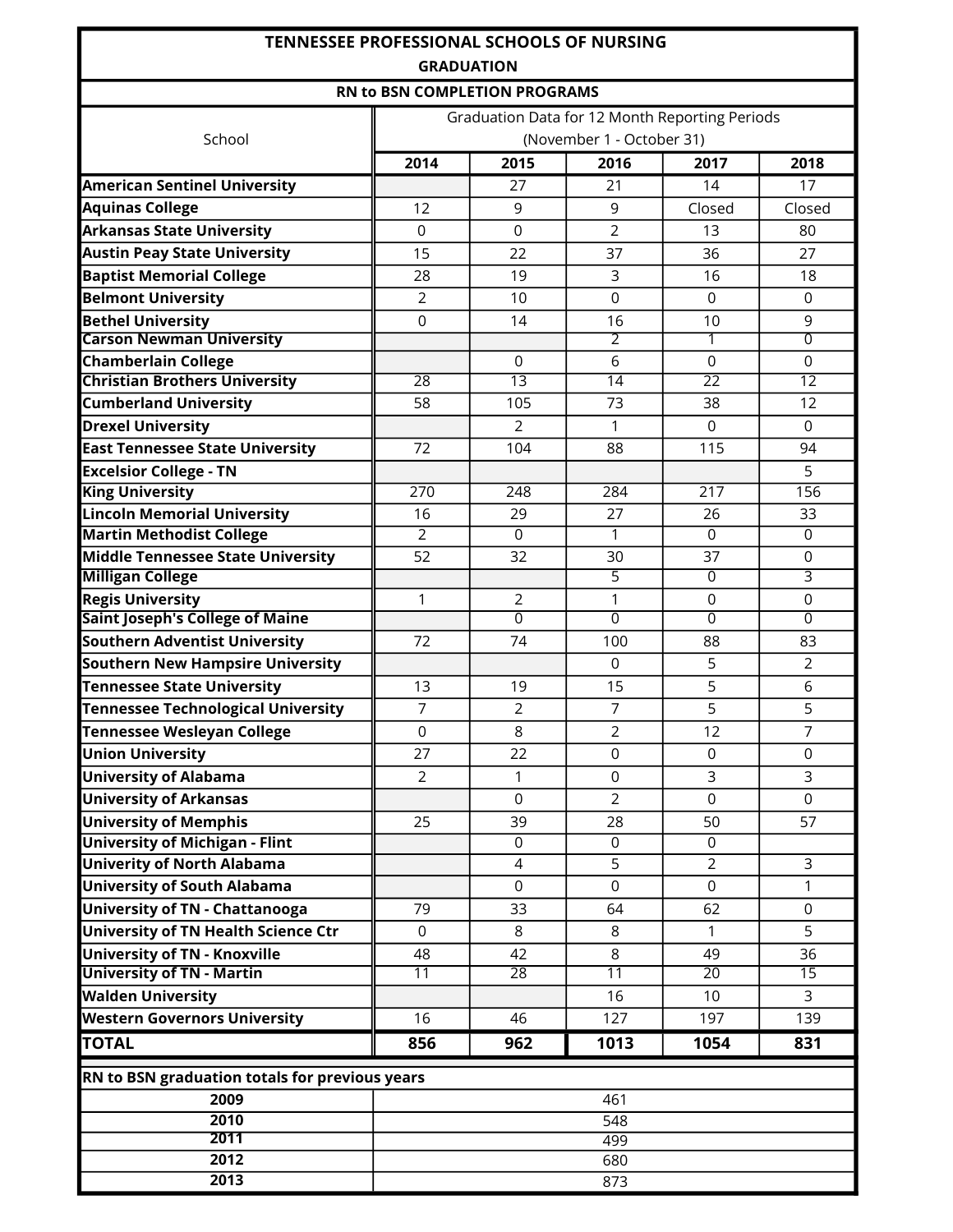| <b>TENNESSEE PROFESSIONAL SCHOOLS OF NURSING</b> |                         |                 |                                                |                 |                 |  |  |  |
|--------------------------------------------------|-------------------------|-----------------|------------------------------------------------|-----------------|-----------------|--|--|--|
|                                                  | <b>GRADUATION</b>       |                 |                                                |                 |                 |  |  |  |
|                                                  | <b>MASTERS PROGRAMS</b> |                 |                                                |                 |                 |  |  |  |
|                                                  |                         |                 | Graduation Data for 12 Month Reporting Periods |                 |                 |  |  |  |
| School                                           |                         |                 | (November 1 - October 31)                      |                 |                 |  |  |  |
|                                                  | 2014                    | 2015            | 2016                                           | 2017            | 2018            |  |  |  |
| <b>American Sentinel University</b>              |                         | 7               | 18                                             | 10              | 7               |  |  |  |
| <b>Aquinas College</b>                           |                         | 10              | 4                                              | Closed          | Closed          |  |  |  |
| <b>Aspen University</b>                          |                         |                 |                                                |                 | $\overline{0}$  |  |  |  |
| <b>Austin Peay State University</b>              | 40                      | 60              | 69                                             | 44              | 40              |  |  |  |
| <b>Belmont University</b>                        | 28                      | 27              | 26                                             | 16              | 16              |  |  |  |
| <b>Carson Newman College</b>                     | 20                      | 16              | 16                                             | $\mathbf{0}$    | 14              |  |  |  |
| <b>Chamberlain College</b>                       |                         | $\mathbf{0}$    | $\Omega$                                       | 8               | 24              |  |  |  |
| <b>Cumberland University</b>                     |                         | $\mathbf 0$     | $\mathbf 0$                                    | $\mathbf 0$     | 8               |  |  |  |
| <b>Drexel University</b>                         |                         | $\overline{0}$  | $\overline{2}$                                 | $\mathbf 0$     | $\mathbf 0$     |  |  |  |
| <b>Duke University</b>                           |                         |                 | $\overline{3}$                                 | $\overline{0}$  | $\overline{2}$  |  |  |  |
| <b>East Tennessee State University</b>           | 75                      | 80              | 152                                            | 115             | 99              |  |  |  |
| <b>Excelsior College TN</b>                      |                         |                 |                                                |                 | $\mathbf{1}$    |  |  |  |
| <b>Frontier Nursing University</b>               | 22                      | 23              | 13                                             | 16              | 24              |  |  |  |
| <b>George Washington University</b>              |                         |                 |                                                |                 | 4               |  |  |  |
| <b>Harding University</b>                        |                         |                 |                                                |                 | 13              |  |  |  |
| <b>Herzing University</b>                        |                         |                 |                                                |                 | $\Omega$        |  |  |  |
| <b>King University</b>                           | 49                      | 53              | 91                                             | 117             | 92              |  |  |  |
| <b>Lincoln Memorial University</b>               | 80                      | 62              | 64                                             | 55              | 77              |  |  |  |
| Loyola University                                |                         |                 |                                                |                 | $\overline{0}$  |  |  |  |
| <b>Maryville University</b>                      |                         | $\Omega$        | $\Omega$                                       | $\mathbf{0}$    | $\Omega$        |  |  |  |
| <b>Middle Tennessee School of Anesthesia</b>     | 67                      | 65              | 61                                             | $\overline{71}$ | 69              |  |  |  |
| <b>Middle Tennessee State University</b>         | 62                      | 92              | 81                                             | $\overline{51}$ | 45              |  |  |  |
| <b>Regis University</b>                          |                         | $\mathbf 0$     | 3                                              | $\mathbf 0$     | $\mathbf 0$     |  |  |  |
| <b>Sacred Heart University</b>                   |                         |                 |                                                |                 |                 |  |  |  |
| <b>Saint Joseph's College of Maine</b>           |                         | $\mathbf 0$     | 1                                              | $\Omega$        | $\Omega$        |  |  |  |
| <b>Samford University</b>                        | 3                       | 4               | 6                                              | 10              | $\overline{3}$  |  |  |  |
| <b>Southern Adventist University</b>             | 67                      | 81              | 69                                             | 59              | 54              |  |  |  |
| <b>Southern New Hampshire University</b>         |                         |                 | $\mathbf 0$                                    | $\mathbf{0}$    | $\Omega$        |  |  |  |
| <b>Spring Arbor University</b>                   |                         |                 |                                                |                 | 43              |  |  |  |
| <b>St. Louis University</b>                      |                         | 1               | $\mathbf 0$                                    | 1               | $\overline{2}$  |  |  |  |
| <b>Tennessee State University</b>                | 202                     | 230             | 120                                            | $\mathbf 0$     | 0               |  |  |  |
| <b>Tennessee Technological University</b>        | $\overline{19}$         | 42              | $\overline{18}$                                | 41              | $\overline{32}$ |  |  |  |
| <b>Union University</b>                          | 77                      | 52              | 32                                             | 40              | 38              |  |  |  |
| <b>University of Alabama</b>                     | $\overline{2}$          | $\mathbf{1}$    | 2                                              | $\overline{2}$  | 0               |  |  |  |
| <b>University of Alabama - Birmingham</b>        |                         | 13              | 13                                             | 20              | 37              |  |  |  |
| <b>University of Arkansas</b>                    |                         | $\overline{12}$ | $\overline{0}$                                 | $\overline{0}$  | $\overline{0}$  |  |  |  |
| <b>University of North Alabama</b>               |                         | 1               | 5                                              | 3               | $\mathbf 0$     |  |  |  |
| <b>University of South Alabama</b>               |                         | 19              | 11                                             | 15              | 17              |  |  |  |
| <b>University of Memphis</b>                     | 106                     | 80              | 62                                             | 114             | 65              |  |  |  |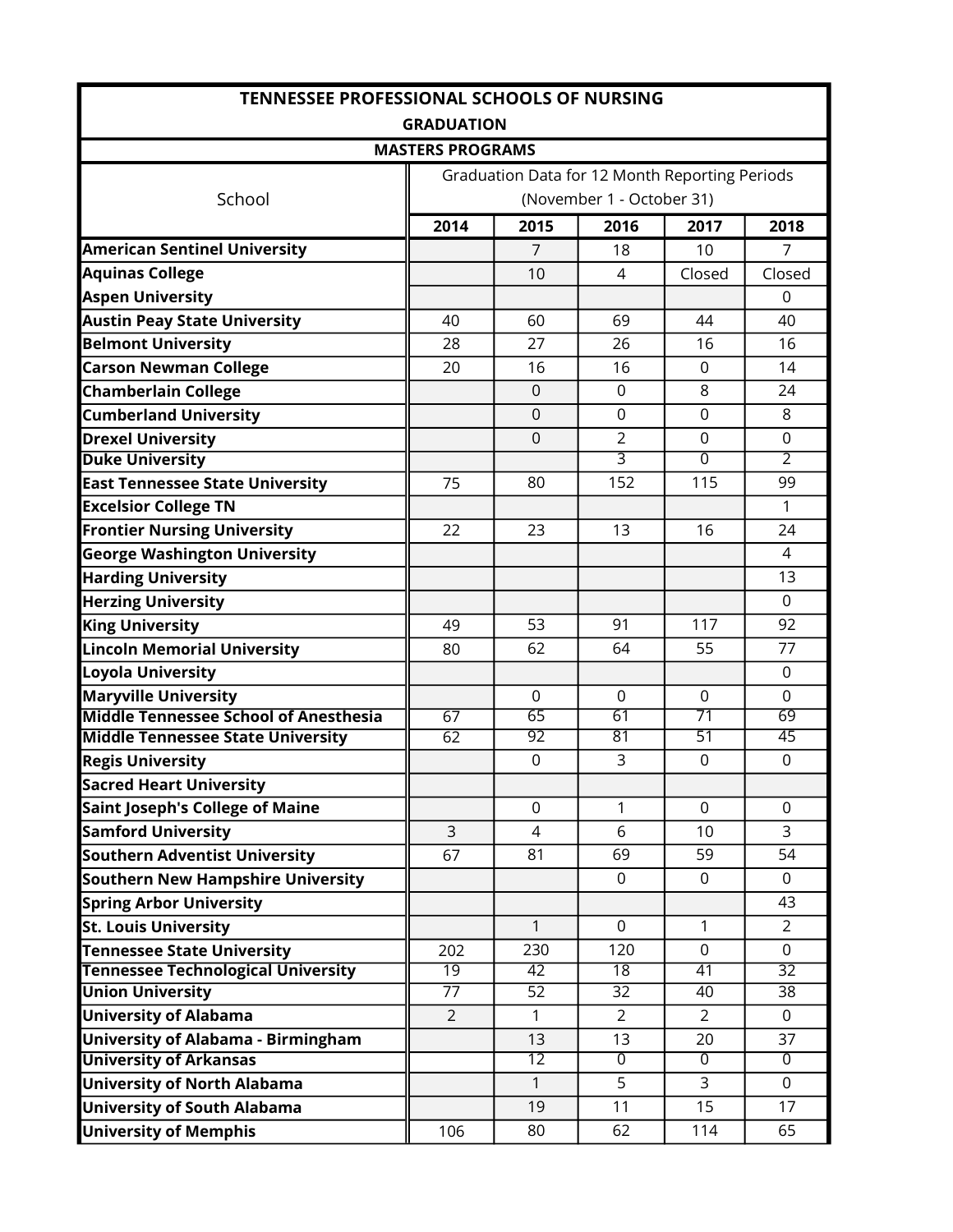| University of Michigan - Flint         |      |      |      |      |      |
|----------------------------------------|------|------|------|------|------|
| University of TN - Chattanooga         | 42   | 42   | 35   | 25   | 68   |
| University of TN - Knoxville           | 50   | 52   | 70   | 70   | 59   |
| University of TN Health Science Center | 68   | 30   | າ    |      |      |
| <b>Vanderbilt University</b>           | 532  | 353  | 357  | 444  | 344  |
| <b>Walden University</b>               |      |      | 44   |      | 26   |
| <b>Western Governors University</b>    |      | 20   | 44   | 154  | -98  |
| <b>ITOTAL</b>                          | 1611 | 1511 | 1472 | 1501 | 1421 |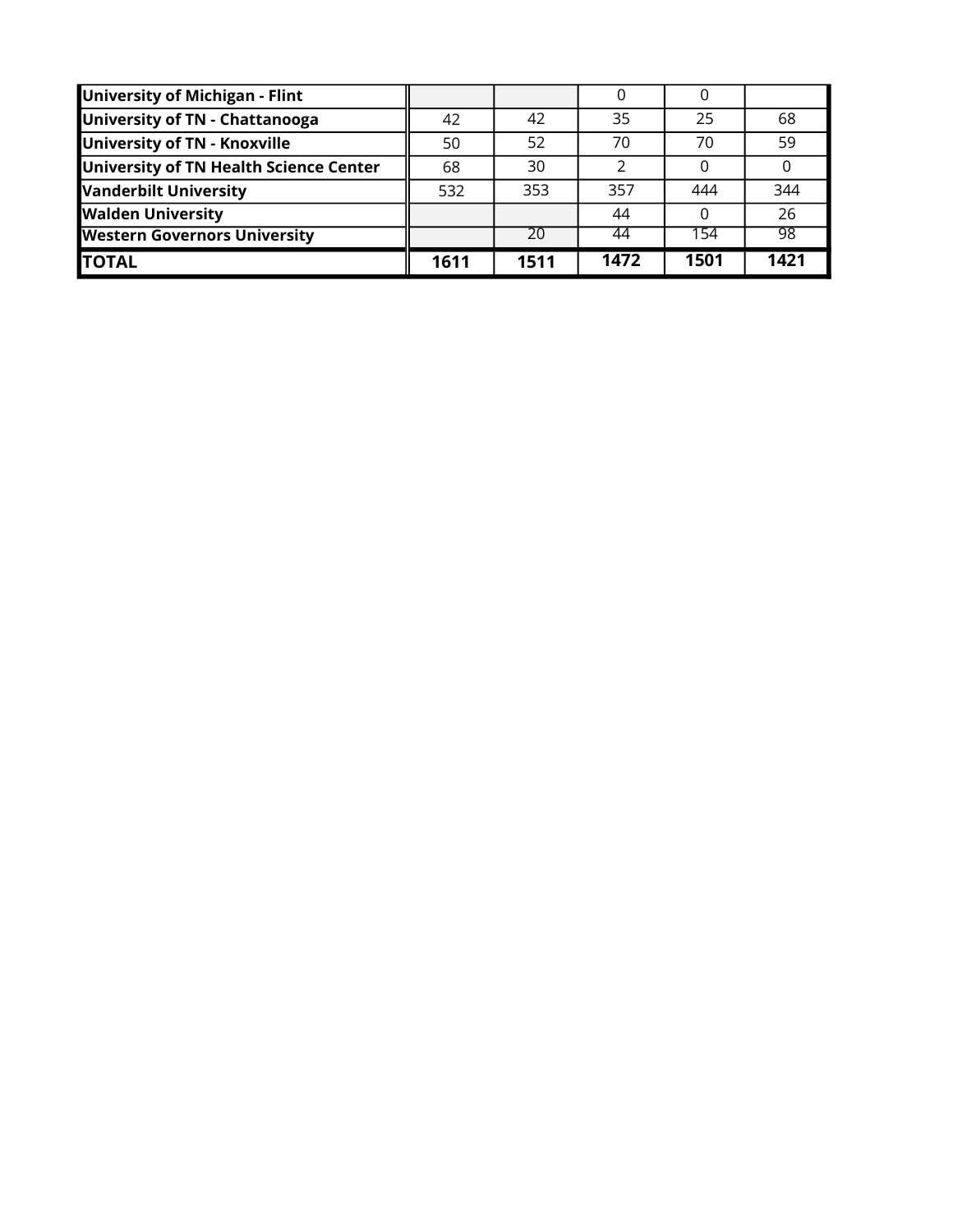| <b>TENNESSEE PROFESSIONAL NURSING PROGRAMS</b>                          |                     |                   |                          |                  |                           |                                                |                  |  |  |  |  |  |
|-------------------------------------------------------------------------|---------------------|-------------------|--------------------------|------------------|---------------------------|------------------------------------------------|------------------|--|--|--|--|--|
|                                                                         |                     | <b>GRADUATION</b> |                          |                  |                           |                                                |                  |  |  |  |  |  |
|                                                                         |                     |                   | <b>DOCTORAL PROGRAMS</b> |                  |                           |                                                |                  |  |  |  |  |  |
|                                                                         | Program Type        |                   |                          |                  |                           | Graduation Data for 12 Month Reporting Periods |                  |  |  |  |  |  |
| School                                                                  |                     |                   |                          |                  | (November 1 - October 31) |                                                |                  |  |  |  |  |  |
|                                                                         | DNP/<br><b>DNAP</b> | PhD               | 2014                     | 2015             | 2016                      | 2017                                           | 2018             |  |  |  |  |  |
| <b>American Sentinel University</b>                                     | 4                   | 0                 |                          | $\mathbf{1}$     | $\Omega$                  | $\Omega$                                       | $\overline{4}$   |  |  |  |  |  |
| <b>Arkansas State University</b>                                        | 0                   | 3                 |                          | 0                | 1                         | 3                                              | 3                |  |  |  |  |  |
| <b>Belmont University</b>                                               | 12                  | $\Omega$          | 4                        | $\overline{2}$   | $\overline{2}$            | $\overline{2}$                                 | 12               |  |  |  |  |  |
| <b>Chamberlain College</b>                                              | 0                   | 1                 |                          | $\mathbf 0$      | $\Omega$                  | 2                                              | $\mathbf{1}$     |  |  |  |  |  |
| <b>Drexel University</b>                                                | $\Omega$            | $\Omega$          |                          | $\Omega$         | $\Omega$                  | $\Omega$                                       | $\Omega$         |  |  |  |  |  |
| <b>East Tennessee State University</b>                                  | 17                  | 8                 | 46                       | 13               | 24                        | 30                                             | 25               |  |  |  |  |  |
| <b>Frontier Nursing University</b>                                      | 5                   | $\Omega$          | $\overline{2}$           | $\overline{2}$   | 3                         | 4                                              | 5                |  |  |  |  |  |
| <b>George Washington University</b>                                     | $\overline{2}$      | $\Omega$          |                          |                  |                           | 1                                              | $\overline{2}$   |  |  |  |  |  |
| <b>King University</b>                                                  | 1                   | $\Omega$          | $\Omega$                 | 0                | 0                         | 3                                              | $\mathbf{1}$     |  |  |  |  |  |
| <b>Lincoln Memorial University</b><br>3<br>0<br>0<br>3<br>3<br>$\Omega$ |                     |                   |                          |                  |                           |                                                |                  |  |  |  |  |  |
| <b>Maryville University</b>                                             | 0                   | $\Omega$          |                          | $\Omega$         | $\Omega$                  | 4                                              | $\Omega$         |  |  |  |  |  |
| Middle Tennessee School of Anesthesia                                   | 5                   | $\Omega$          | 0                        | 8                | 7                         | 6                                              | 5                |  |  |  |  |  |
| <b>Regis University</b>                                                 | 0                   | $\Omega$          |                          | 0                | 0                         | $\mathbf 0$                                    | 0                |  |  |  |  |  |
| <b>Rocky Mountain University</b>                                        | $\Omega$            | $\Omega$          |                          |                  | 2                         | $\Omega$                                       | $\Omega$         |  |  |  |  |  |
| <b>Sacred Heart University</b>                                          | $\Omega$            | $\Omega$          |                          |                  |                           |                                                | $\Omega$         |  |  |  |  |  |
| <b>Samford University</b>                                               | 0                   | $\Omega$          |                          |                  | 6                         | 9                                              | 0                |  |  |  |  |  |
| <b>Southern Adventist University</b>                                    | 11                  | $\Omega$          | 6                        | 0                | 5                         | 8                                              | 11               |  |  |  |  |  |
| <b>St. Louis University</b>                                             | $\Omega$            | $\Omega$          |                          | 1                | $\mathbf{1}$              | 1                                              | $\Omega$         |  |  |  |  |  |
| <b>Tennessee Technological University</b>                               | 0                   | 0                 |                          |                  |                           | $\mathbf 0$                                    | 0                |  |  |  |  |  |
| <b>Union University</b>                                                 | 47                  | $\Omega$          | 35                       | 13               | 47                        | 44                                             | 47               |  |  |  |  |  |
| <b>University of Alabama</b>                                            | 3                   | $\Omega$          | 4                        | 7                | $\Omega$                  | $\Omega$                                       | 3                |  |  |  |  |  |
| University of Alabama - Birmingham                                      | 0                   | $\Omega$          |                          | 3                | 3                         | 3                                              | 0                |  |  |  |  |  |
| <b>University of Arkansas</b>                                           | 0                   | $\Omega$          |                          | 5                | $\Omega$                  | $\Omega$                                       | $\Omega$         |  |  |  |  |  |
| <b>University of Michigan - Flint</b>                                   |                     |                   |                          | 0                | $\Omega$                  | 0                                              |                  |  |  |  |  |  |
| <b>University of South Alabama</b>                                      | 7                   | $\Omega$          |                          | 9                | $\overline{2}$            | 7                                              | $\overline{7}$   |  |  |  |  |  |
| <b>University of TN - Chattanooga</b>                                   | 19                  | $\Omega$          | 11                       | 18               | 8                         | $\Omega$                                       | 19               |  |  |  |  |  |
| <b>University of TN - Knoxville</b>                                     | 6                   | 5                 | 4                        | 7                | $\overline{2}$            | 7                                              | 11               |  |  |  |  |  |
| <b>University of TN Health Science Center</b>                           | 87                  | $\mathbf{1}$      | 48                       | 77               | 98                        | 80                                             | 88               |  |  |  |  |  |
| <b>Vanderbilt University</b>                                            | 63                  | $\overline{4}$    | 54                       | 55               | 61                        | 69                                             | 67               |  |  |  |  |  |
| <b>Walden University</b>                                                | 3                   | $\Omega$          |                          |                  | 3                         | 3                                              | 3                |  |  |  |  |  |
| <b>TOTAL</b>                                                            | 295                 | 22                | 214                      | $\overline{220}$ | 275                       | 289                                            | $\overline{317}$ |  |  |  |  |  |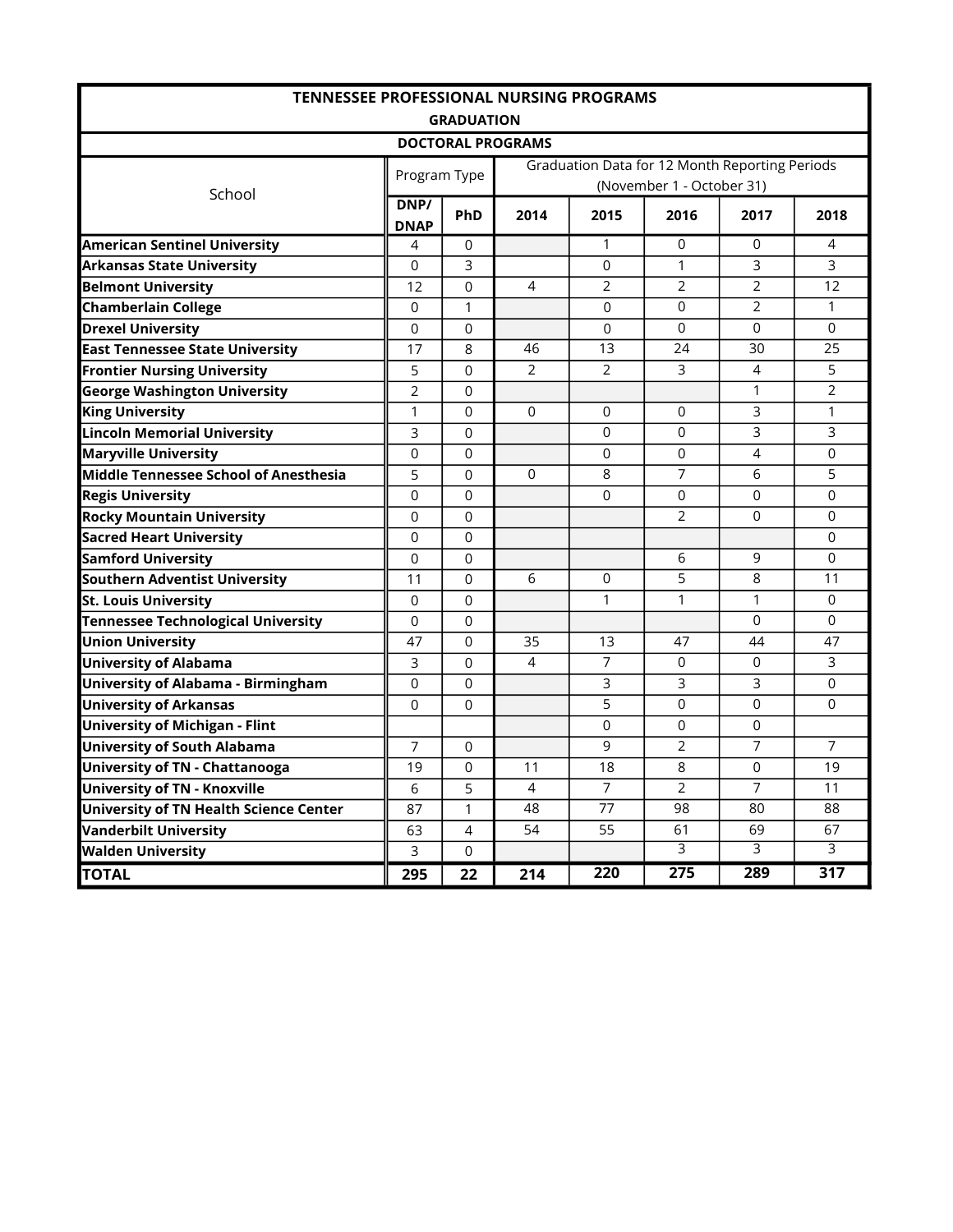|                                              |                                  | <b>TENNESSEE PROFESSIONAL SCHOOLS OF NURSING</b> |                     |                |                                      |  |  |  |  |  |  |  |  |
|----------------------------------------------|----------------------------------|--------------------------------------------------|---------------------|----------------|--------------------------------------|--|--|--|--|--|--|--|--|
|                                              | <b>2018 ADDITIONAL DATA</b>      |                                                  |                     |                |                                      |  |  |  |  |  |  |  |  |
|                                              | <b>ASSOCIATE DEGREE PROGRAMS</b> |                                                  |                     |                |                                      |  |  |  |  |  |  |  |  |
| School                                       | Nursing<br>Accreditation         | <b>Predictor Test</b>                            | Acceptable<br>Score | Simulation     | Faculty<br>Registered<br>in e-Notify |  |  |  |  |  |  |  |  |
| <b>Aquinas College</b>                       | Closed                           | Closed                                           | Closed              | Closed         | Closed                               |  |  |  |  |  |  |  |  |
| <b>Chattanooga State Community College</b>   | <b>ACEN</b>                      | <b>ATI</b>                                       | 94%                 | $0 - 24%$      | yes                                  |  |  |  |  |  |  |  |  |
| <b>Cleveland State Community College</b>     | <b>ACEN</b>                      | <b>ATI TEAS</b>                                  | not identified      | 25-49%         | no                                   |  |  |  |  |  |  |  |  |
| Columbia State Community College             | <b>ACEN</b>                      | <b>HESI</b>                                      | 750                 | not identified | no                                   |  |  |  |  |  |  |  |  |
| <b>Concorde Career College</b>               | none                             | <b>HESI</b>                                      | 850                 | 25-49%         | no                                   |  |  |  |  |  |  |  |  |
| <b>Dyersburg State Community College</b>     | <b>ACEN</b>                      | <b>ATI</b>                                       | 90%                 | $0 - 24%$      | yes                                  |  |  |  |  |  |  |  |  |
| <b>Excelsior College</b>                     | <b>ACEN</b>                      | <b>ATI Review</b>                                | 50% of course       | not identified | yes                                  |  |  |  |  |  |  |  |  |
| <b>Fortis Institute</b>                      | none                             | <b>HESI</b>                                      | 850/900             | 25-49%         | no                                   |  |  |  |  |  |  |  |  |
| Jackson State Community College              | <b>ACEN</b>                      | <b>HESI</b>                                      | not identified      | $0 - 24%$      | yes                                  |  |  |  |  |  |  |  |  |
| <b>Lincoln Memorial University</b>           | <b>ACEN</b>                      | ATI                                              | 94%                 | $0 - 24%$      | no                                   |  |  |  |  |  |  |  |  |
| <b>Motlow State Community College</b>        | <b>ACEN</b>                      | <b>HESI</b>                                      | 850                 | 25-50%         | no                                   |  |  |  |  |  |  |  |  |
| <b>Nashville State Community College</b>     | <b>ACEN</b>                      | Kaplan                                           | not identified      | not identified | yes                                  |  |  |  |  |  |  |  |  |
| <b>Northeast State Community College</b>     | <b>ACEN</b>                      | <b>HESI</b>                                      | 900                 | $0 - 24%$      | yes                                  |  |  |  |  |  |  |  |  |
| Pellissippi State Community College          | <b>ACEN</b>                      | <b>HESI</b>                                      | not identified      | $0 - 24%$      | yes                                  |  |  |  |  |  |  |  |  |
| <b>Roane State Community College</b>         | <b>ACEN</b>                      | <b>HESI</b>                                      | 800                 | 25-50%         | no                                   |  |  |  |  |  |  |  |  |
| <b>Southern Adventist University</b>         | <b>ACEN</b>                      | Kaplan                                           | not identified      | 0-24%          | no                                   |  |  |  |  |  |  |  |  |
| <b>Southwest Tennessee Community College</b> | <b>ACEN</b>                      | <b>HESI</b>                                      | 900                 | $0 - 24%$      | no                                   |  |  |  |  |  |  |  |  |
| <b>Tennessee State University</b>            | <b>ACEN</b>                      | <b>ATI</b><br>72%                                |                     | 25-49%         | no                                   |  |  |  |  |  |  |  |  |
| <b>Walters State Community College</b>       | <b>ACEN</b>                      | <b>HESI</b>                                      | not identified      | 0-24%          | no                                   |  |  |  |  |  |  |  |  |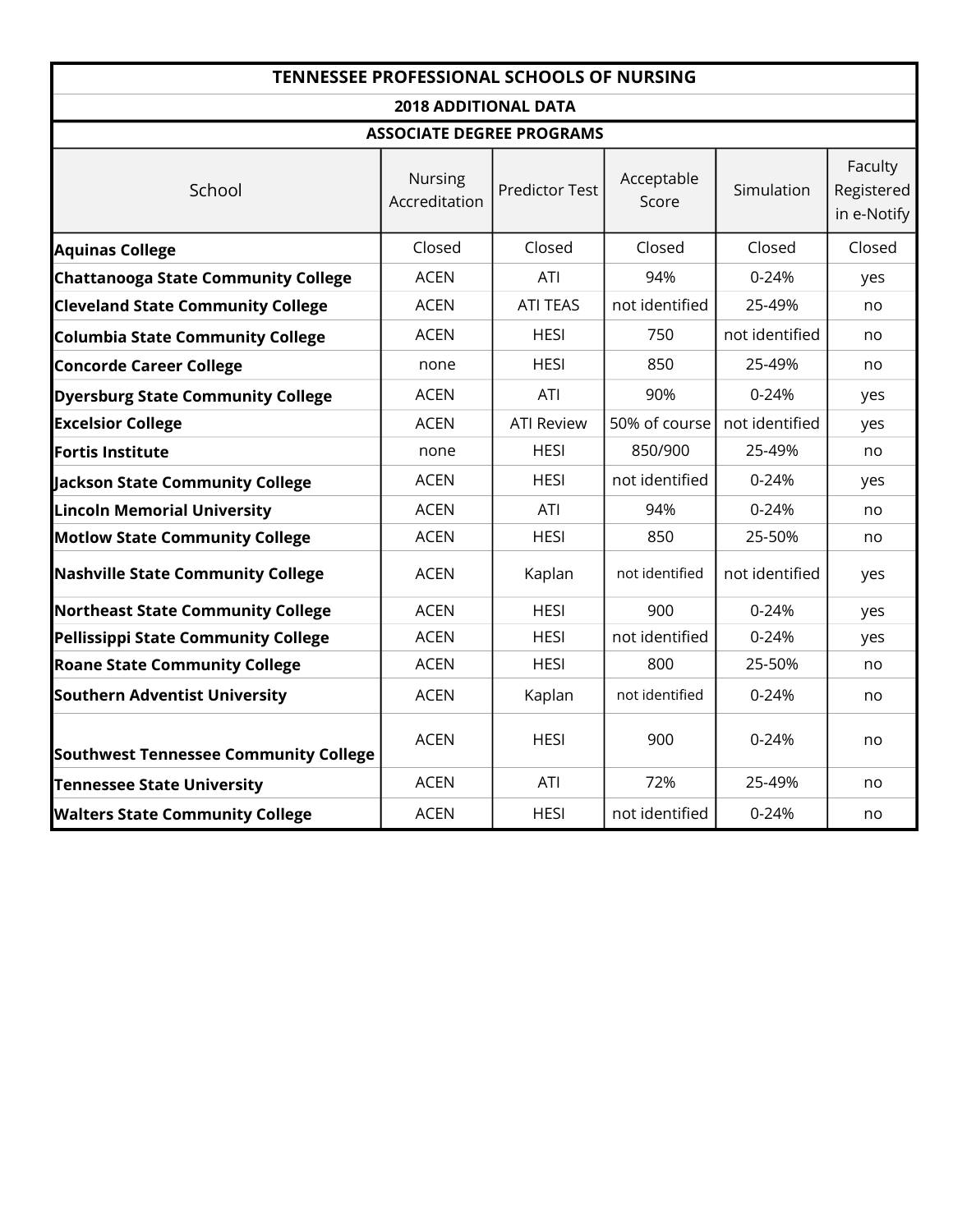|                                          |                             | <b>TENNESSEE PROFESSIONAL SCHOOLS OF NURSING</b> |                               |            |                                      |
|------------------------------------------|-----------------------------|--------------------------------------------------|-------------------------------|------------|--------------------------------------|
|                                          | <b>2018 ADDITIONAL DATA</b> |                                                  |                               |            |                                      |
|                                          |                             | <b>BSN PROGRAMS - INITIAL LICENSURE</b>          |                               |            |                                      |
| School                                   | Nursing<br>Accreditation    | <b>Predictor Test</b>                            | Acceptable<br>Score           | Simulation | Faculty<br>Registered<br>in e-Notify |
| <b>Aquinas College</b>                   | Closed                      | Closed                                           | Closed                        | Closed     | Closed                               |
| <b>Austin Peay State University</b>      | <b>ACEN</b>                 | ATI                                              | $>>$ Level 1                  | $0 - 25%$  | no                                   |
| <b>Baptist Memorial College</b>          | <b>CCNE</b>                 | ATI                                              | 73.3                          | $0 - 25%$  | yes                                  |
| <b>Belmont University</b>                | <b>CCNE</b>                 | Diagnostic                                       | 65                            | 0-25%      | yes                                  |
| <b>Bethel University</b>                 | <b>CCNE</b>                 | ATI                                              | 91% probability<br>of passing | 26-50%     | no                                   |
| <b>Carson Newman University</b>          | <b>CCNE</b>                 | <b>HESI</b>                                      | 850                           | 26-50%     | no                                   |
| <b>Cumberland University</b>             | <b>CCNE</b>                 | Kaplan                                           | 61                            | 0-25%      | no                                   |
| <b>East TN State University</b>          | <b>CCNE</b>                 | ATI                                              | 85                            | 26-50%     | no                                   |
| <b>Freed-Hardeman University</b>         | <b>CCNE</b>                 |                                                  |                               | 0-25%      |                                      |
| <b>King University</b>                   | <b>CCNE</b>                 | Kaplan                                           | 95%                           | 0-25%      | yes                                  |
| <b>Lee University</b>                    | <b>CCNE</b>                 | ATI                                              | 74%                           | 0-25%      | yes                                  |
| <b>Lincoln Memorial University</b>       | <b>ACEN</b>                 | ATI                                              | 94%                           | 0-25%      | no                                   |
| <b>Lipscomb University</b>               | <b>ACEN</b>                 | <b>HESI</b>                                      | 850                           | 0-25%      | no                                   |
| <b>Marian University</b>                 | <b>CCNE</b>                 | Kaplan                                           | 67.7%                         | 0-25%      | no                                   |
| <b>Martin Methodist College</b>          | <b>CCNE</b>                 | Kaplan                                           | 65                            | 0-25%      | no                                   |
| <b>Middle Tennessee State University</b> | <b>CCNE</b>                 | <b>HESI</b>                                      | none                          | 0-25%      | no                                   |
| Milligan College                         | <b>CCNE</b>                 | ATI                                              | 94%                           | 0-25%      | yes                                  |
| <b>South College</b>                     | <b>ACEN</b>                 | <b>ATI</b>                                       | 93%                           | 0-25%      | yes                                  |
| <b>Tennessee State University</b>        | <b>ACEN</b>                 | ATI                                              | 72.7%                         | 0-25%      | no                                   |
| <b>Tennessee Tech University</b>         | <b>CCNE</b>                 | <b>HESI</b>                                      | 900                           | 26-50%     | no                                   |
| <b>Tennessee Weselyn College</b>         | <b>CCNE</b>                 | <b>ATI</b>                                       | 69.3/90%                      | 0-25%      | yes                                  |
| <b>Trevecca Nazarene University</b>      | <b>CCNE</b>                 | Kaplan                                           | 65                            | 0-25%      | yes                                  |
| <b>Tusculum College</b>                  | <b>CCNE</b>                 | <b>HESI</b>                                      | 70                            | 0-25%      | no                                   |
| <b>Union University</b>                  | <b>CCNE</b>                 | ATI                                              | 72.70%                        | 26-50%     | no                                   |
| <b>University of Memphis</b>             | <b>CCNE</b>                 | none                                             |                               | 26-50%     | no                                   |
| <b>University of TN- Chattanooga</b>     | <b>CCNE</b>                 | none                                             |                               | 0-25%      | no                                   |
| University of TN Health Science Center   | <b>CCNE</b>                 | <b>ATI</b>                                       | 95%                           | 0-24%      | no                                   |
| <b>University of TN- Knoxville</b>       | <b>CCNE</b>                 | <b>HESI</b>                                      | none                          | 0-24%      | yes                                  |
| <b>University of TN- Martin</b>          | <b>ACEN</b>                 |                                                  |                               | 26-50%     | yes                                  |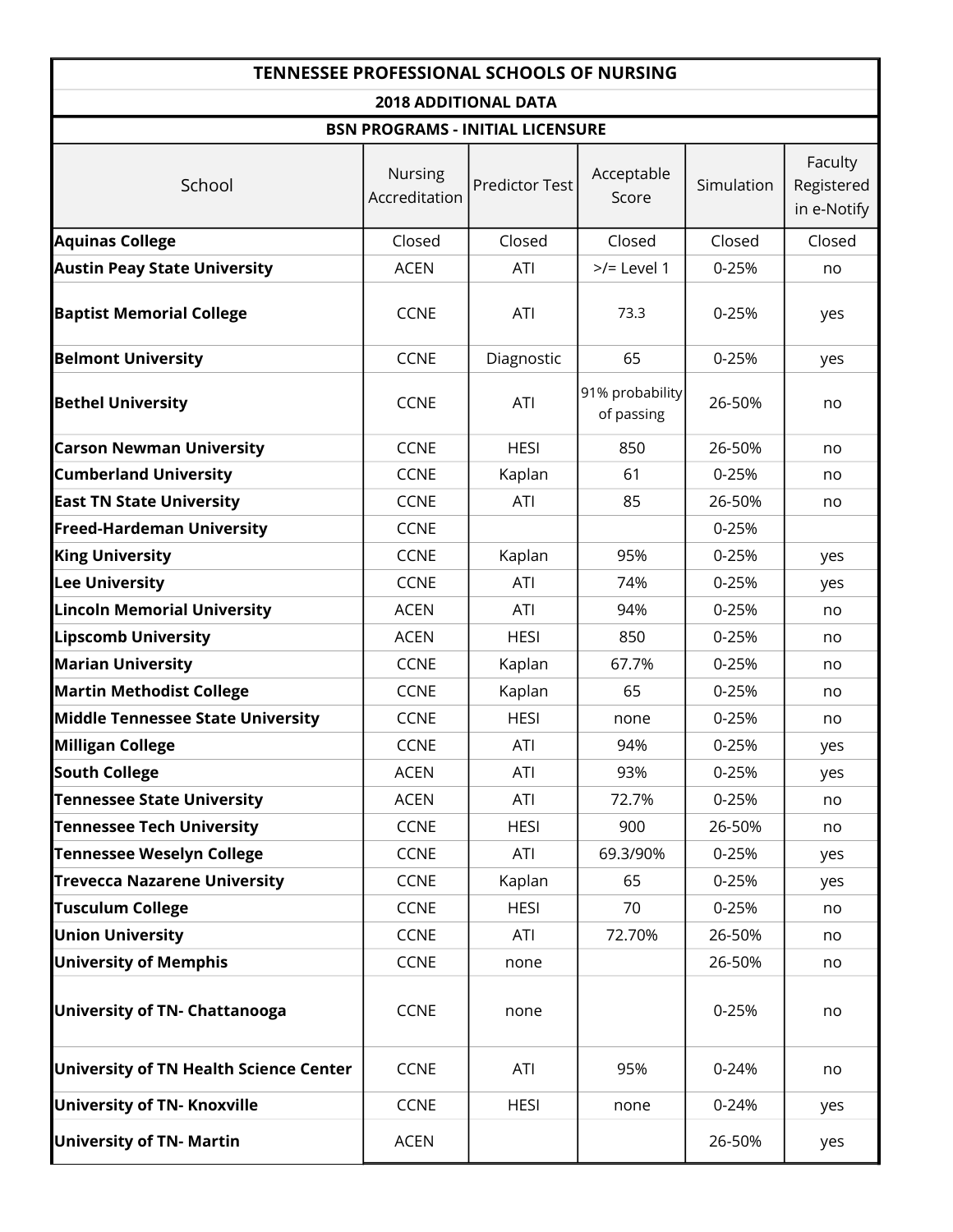| <b>Vanderbilt University</b>  | CCNE | HESI | 900 | $0 - 25%$ |    |
|-------------------------------|------|------|-----|-----------|----|
| <b>IMSN Initial Licensure</b> |      |      |     |           | no |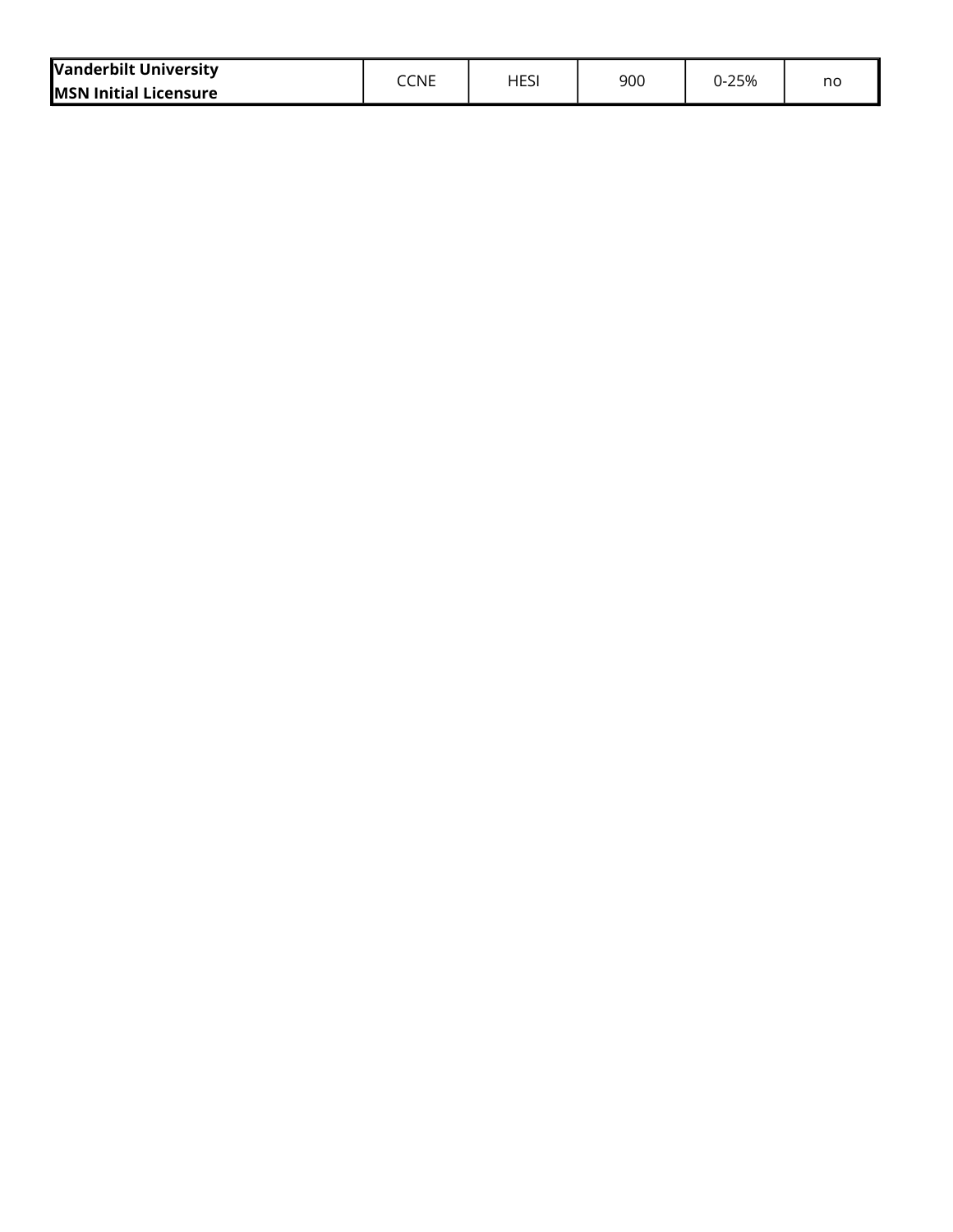|                                                  |                           | <b>TENNESSEE PROFESSIONAL SCHOOLS OF NURSING</b> |              |              |
|--------------------------------------------------|---------------------------|--------------------------------------------------|--------------|--------------|
|                                                  |                           | <b>CLINICAL HOURS</b>                            |              |              |
|                                                  |                           | <b>RN to BSN PROGRAMS</b>                        |              |              |
| School                                           | 2015                      | 2016                                             | 2017         | 2018         |
| <b>American Sentinel University</b>              | 90                        | 90                                               | not reported | not reported |
| <b>Aquinas College</b>                           | Clinically based projects | 63                                               | closed       | closed       |
| <b>Arkansas State University</b>                 | 84                        | not reported                                     | 84           | 84           |
| <b>Austin Peay State University</b>              | 168                       | 168                                              | 168          | 168          |
| <b>Baptist Memorial College of Hith Sciences</b> | 180                       | 180                                              | 180          | 180          |
| <b>Belmont University</b>                        | 216                       | 216                                              | 216          | 216          |
| <b>Bethel University</b>                         | 240                       | 330                                              | 180          | 360          |
| <b>Carson Newman College</b>                     | 202                       | 225                                              | 225          | 225          |
| <b>Chamberlain College</b>                       | 90                        | 90                                               | 90           | 48           |
| <b>Christian Brothers University</b>             | 180                       | 168                                              | 45           | 180          |
| <b>Cumberland University</b>                     | Clinically based projects | Clinically based projects                        | 100          | 100          |
| <b>Drexel University</b>                         | 42                        | 42                                               | not reported | not reported |
| <b>East Tennessee State University</b>           | 120                       | 120                                              | 120          | 150          |
| Freed-Hardeman University                        | 315                       | not reported                                     | not reported | not reported |
| <b>Herzing University</b>                        |                           |                                                  |              | 15           |
| <b>King University</b>                           | 67                        | $\overline{71}$                                  | 90           | 90           |
| <b>Lee University</b>                            | 90                        | 90                                               | n/a          | n/a          |
| <b>Lincoln Memorial University</b>               | 180                       | 180                                              | 180          | 180          |
| <b>Martin Methodist College</b>                  | 45                        | 90                                               | 90           | 90           |
| <b>Middle Tennessee State University</b>         | 180                       | 180                                              | 180          | n/a          |
| <b>Milligan College</b>                          | 296                       | 120                                              | 120          | 120          |
| <b>Regis University</b>                          | 45                        | 45                                               | not reported | 45           |
| Saint Joseph's College of Maine                  | 135                       | 135                                              | 135          | 135          |
| <b>South College</b>                             | 330                       | 90                                               | 120          | 60           |
| <b>Southern Adventist University</b>             | 135                       | 135                                              | 150          | 150          |
| <b>Southern New Hampshire University</b>         |                           | 270                                              | 270          | 270          |
| <b>Tennessee State University</b>                | 120                       | 120                                              | 135          | 35           |
| <b>Tennessee Technological University</b>        | $315*$                    | $315*$                                           | $315*$       | 315          |
| Tennessee Wesleyan College                       | 270                       | 120                                              | 180          | $\Omega$     |
| <b>Tusculum College</b>                          | 90                        | 135                                              | 90           | 165          |
| <b>Union University</b>                          | 80                        | 80                                               | not reported | not reported |
| <b>University of Alabama</b>                     | 61                        | 106                                              | 90           | 90           |
| <b>University of Arkansas</b>                    | 75                        | 75                                               | not reported | 75           |
| <b>University of Memphis</b>                     | 156                       | 450                                              | not reported | 405          |
| <b>University of Michigan - Flint</b>            | 168                       | 168                                              | 168          | not reported |
| <b>University of North Alabama</b>               | 72                        | 72                                               | not reported | 180          |
| <b>University of South Alabama</b>               | 120                       | 120                                              | 120          | 120          |
| <b>University of TN - Chattanooga</b>            | 120                       | 120                                              | 90           | 90           |
| <b>University of TN - Knoxville</b>              | 140                       | 140                                              | 140          | 105          |
| <b>University of TN - Martin</b>                 | 275                       | 180                                              | 360          | 360          |
| <b>University of TN Health Science Center</b>    | 45                        | 180                                              | 45           | 45           |
| <b>Walden University</b>                         |                           | 144                                              | not reported | not reported |
| <b>Western Governors University Tennessee</b>    | 90                        | 90                                               | 90           | 90           |
| * Can receive experiential credit                |                           |                                                  |              |              |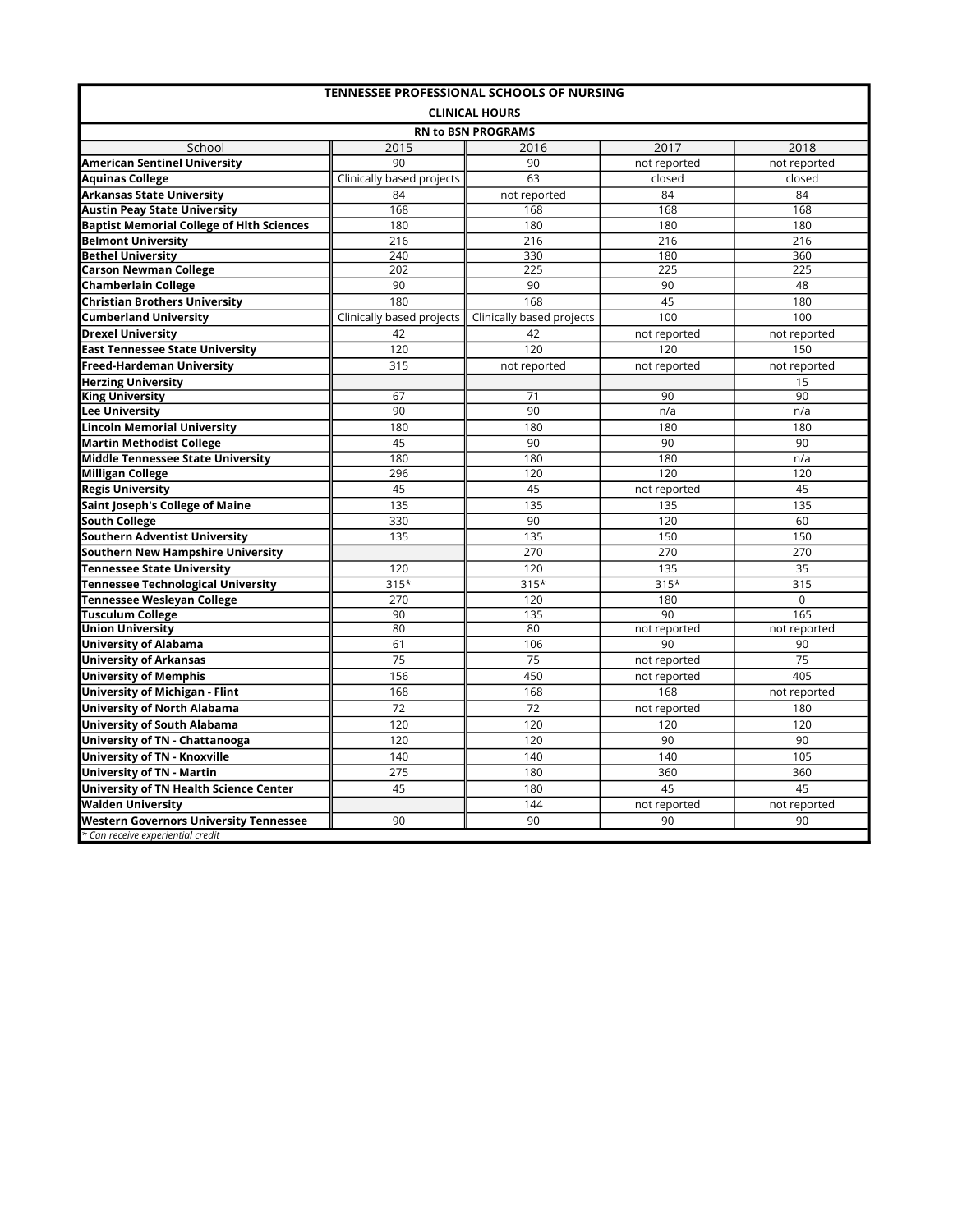### TENNESSEE PROFESSIONAL SCHOOLS OF NURSING 2018 ANNUAL REPORT FULL-TIME FACULTY

|                                          | <b>Full-time Faculty</b> |                | Age of Faculty      |                |                |                |                |              |
|------------------------------------------|--------------------------|----------------|---------------------|----------------|----------------|----------------|----------------|--------------|
| School                                   | Vacancy                  | Number         | <30 yr              | $31 - 40$      | 41-50          | $51 - 60$      | 61-70          | $>70$ yr     |
| <b>American Sentinel University</b>      | $\mathbf 0$              | 17             | $\mathbf 0$         | $\overline{2}$ | 5              | 10             | $\overline{0}$ | $\mathbf 0$  |
| <b>Arkansas State University</b>         | 3                        | 14             | $\mathbf 0$         | 5              | 1              | $\overline{7}$ | 1              | $\mathbf 0$  |
| <b>Aspen University</b>                  | 0                        | 14             | 2                   | 12             | 0              | 0              | $\mathbf 0$    | $\mathbf 0$  |
| <b>Austin Peay State University</b>      | 0                        | 24             | 1                   | 3              | 8              | 5              | 6              | 1            |
| <b>Baptist Memorial College</b>          | 1                        | 32             | $\mathbf 0$         | 3              | 13             | 6              | 10             | $\mathbf 0$  |
| <b>Belmont University</b>                | $\overline{2}$           | 42             | 3                   | 13             | $\overline{7}$ | 12             | $\overline{7}$ | $\mathbf 0$  |
| <b>Bethel University</b>                 | $\overline{2}$           | 6              | $\mathbf 0$         | 2              | 1              | 1              | $\overline{2}$ | $\mathbf 0$  |
| <b>Carson Newman University</b>          | $\overline{2}$           | 11             | 1                   | $\overline{2}$ | 0              | 1              | $\overline{7}$ | $\mathbf{0}$ |
| <b>Chamberlain College</b>               | $\overline{2}$           | 18             | $\mathbf 0$         | 1              | 2              | 5              | 9              | 1            |
| Chattanooga State Comm. College          | $\overline{2}$           | 18             | 1                   | 3              | 1              | 9              | $\overline{4}$ | $\mathbf 0$  |
| <b>Christian Brothers University</b>     | 0                        | $\overline{3}$ | $\mathbf 0$         | 1              | 0              | $\mathbf 0$    | $\overline{2}$ | $\mathbf 0$  |
| <b>Cleveland State Community College</b> | 5                        | $\overline{7}$ | $\mathbf 0$         | $\Omega$       | $\overline{4}$ | 3              | $\mathbf 0$    | $\mathbf{0}$ |
| <b>Columbia State Community College</b>  | 0                        | 16             | 1                   | 4              | 2              | $\overline{4}$ | 5              | $\Omega$     |
| <b>Concorde Career College</b>           | 1                        | 6              | 1                   | $\Omega$       | 3              | $\overline{2}$ | $\mathbf 0$    | $\mathbf 0$  |
| <b>Cumberland University</b>             | 0                        | 16             | 1                   | 2              | 3              | 3              | $\overline{7}$ | $\mathbf 0$  |
| <b>Drexel University</b>                 | 0                        | 9              | $\mathbf 0$         | 1              | 0              | 3              | $\overline{4}$ | 1            |
| <b>Duke University</b>                   | 0                        | 19             | $\mathbf 0$         | 3              | 4              | 9              | 3              | $\Omega$     |
| <b>Dyersburg State Community College</b> | $\mathbf 0$              | 12             | $\mathbf 0$         | 1              | 8              | 3              | 0              | $\mathbf 0$  |
| <b>East Tennessee State University</b>   | 10                       | 67             | $\overline{2}$      | 10             | 15             | 23             | 16             | 1            |
| <b>Excelsior College</b>                 | $\overline{2}$           | 16             | $\mathsf{O}\xspace$ | $\Omega$       | $\overline{3}$ | 9              | $\overline{4}$ | $\mathbf 0$  |
| <b>Fortis Institute</b>                  | $\mathbf 0$              | 4              | $\mathbf 0$         | $\mathbf 0$    | 1              | $\overline{2}$ | 1              | $\mathbf 0$  |
| <b>Freed-Hardeman University</b>         | 1                        | 8              | $\mathbf 0$         | $\overline{2}$ | 3              | $\overline{2}$ | 1              | $\mathbf{0}$ |
| <b>Frontier Nursing University</b>       | 0                        | 5              | $\mathbf 0$         | $\Omega$       | 2              | $\overline{2}$ | 1              | $\Omega$     |
| <b>George Washington University</b>      | $\mathbf 0$              | 12             | $\mathbf 0$         | $\overline{2}$ | 1              | 4              | 5              | $\mathbf 0$  |
| <b>Harding University</b>                | 0                        | 5              | $\mathbf 0$         | 1              | $\overline{2}$ | $\overline{2}$ | 1              | $\mathbf 0$  |
| <b>Herzing University</b>                | 0                        | 8              | $\mathbf 0$         | 1              | 1              | 3              | 1              | $\mathbf{0}$ |
| Jackson State Community College          | 1                        | 22             | 1                   | 1              | 13             | $\overline{7}$ | $\mathbf 0$    | $\mathbf 0$  |
| Jacksonville State University            |                          |                |                     |                |                |                |                |              |
| Johns Hopkins University                 |                          |                |                     |                |                |                |                |              |
| <b>King University</b>                   | 1                        | 18             | 1                   | $\overline{4}$ | 5              | $\overline{4}$ | 4              | $\mathbf 0$  |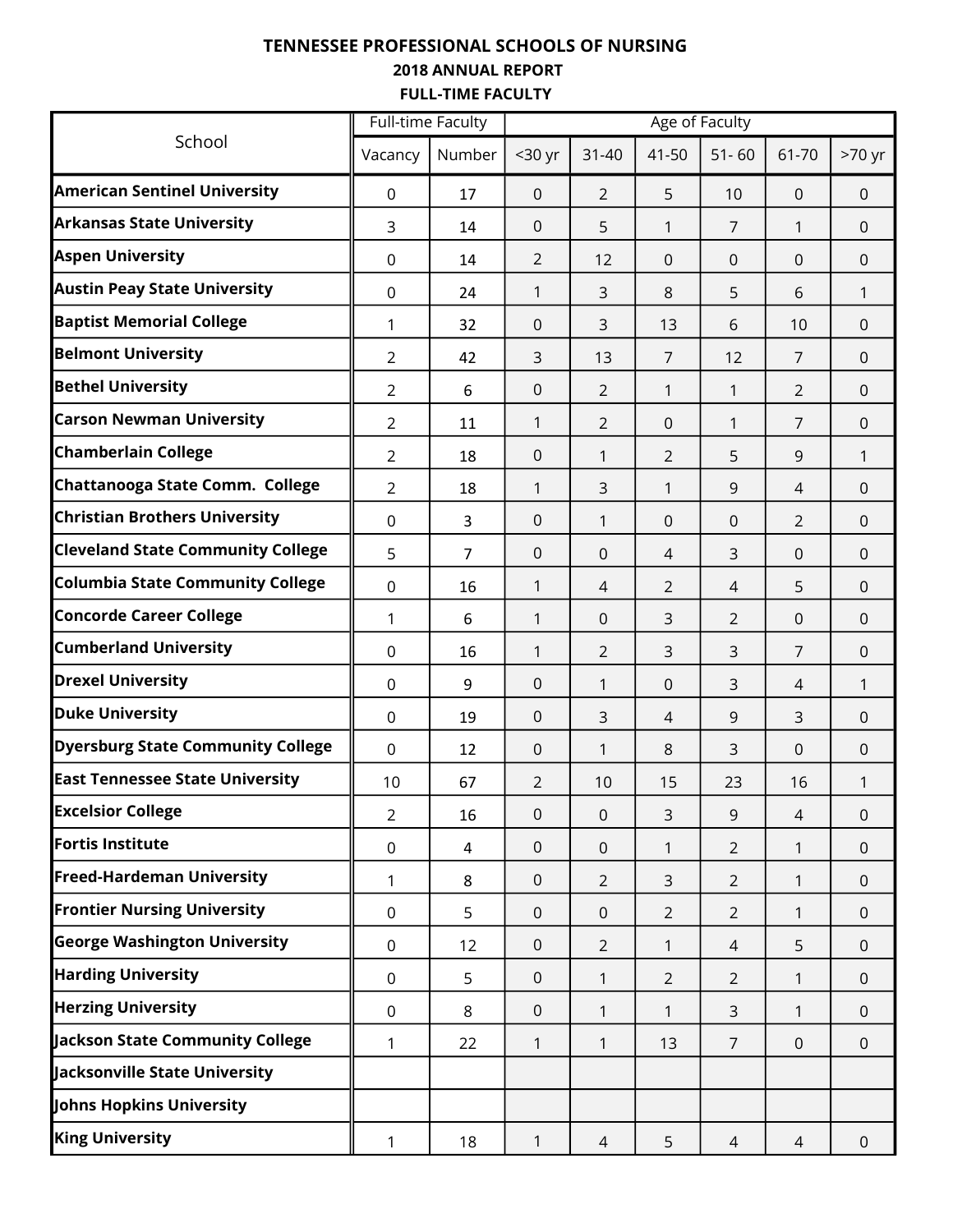### TENNESSEE PROFESSIONAL SCHOOLS OF NURSING 2018 ANNUAL REPORT FULL-TIME FACULTY

|                                           | <b>Full-time Faculty</b> |                | Age of Faculty |                |                |                |                |                  |  |  |  |
|-------------------------------------------|--------------------------|----------------|----------------|----------------|----------------|----------------|----------------|------------------|--|--|--|
| School                                    | Vacancy                  | Number         | $30$ yr        | $31 - 40$      | 41-50          | $51 - 60$      | 61-70          | $>70$ yr         |  |  |  |
| <b>Lee University</b>                     | 1                        | 17             | $\overline{0}$ | 3              | 4              | $\overline{7}$ | 3              | $\mathbf 0$      |  |  |  |
| <b>Liberty University</b>                 |                          |                |                |                |                |                |                |                  |  |  |  |
| <b>Lincoln Memorial University</b>        | $\mathbf 0$              | 60             |                |                |                |                |                |                  |  |  |  |
| <b>Lindsey Wilson College</b>             |                          |                |                |                |                |                |                |                  |  |  |  |
| <b>Lipscomb University</b>                | 1                        | 13             | 1              | 5              | $\overline{2}$ | 3              | $\mathbf{1}$   | 1                |  |  |  |
| Loyola University                         | 1                        | 17             | $\Omega$       | 4              | $\overline{2}$ | $\overline{7}$ | 4              | $\mathbf 0$      |  |  |  |
| <b>Marian University</b>                  | $\overline{2}$           | 22             | 1              | 3              | 4              | 7              | 6              | 1                |  |  |  |
| <b>Martin Methodist College</b>           | $\mathbf 0$              | 6              | $\mathbf 0$    | $\mathbf 0$    | 3              | 3              | $\mathbf 0$    | $\mathbf{0}$     |  |  |  |
| <b>Maryville University</b>               | 0                        | 26             | $\Omega$       | 5              | 5              | 16             | $\mathbf 0$    | $\Omega$         |  |  |  |
| <b>Middle TN School of Anesthesia</b>     | 1                        | $\overline{7}$ | $\overline{0}$ | 1              | 3              | 3              | $\Omega$       | $\mathbf{0}$     |  |  |  |
| <b>Middle Tennessee State University</b>  | 6                        | 27             | $\mathbf 0$    | 6              | 5              | 11             | 5              | $\mathbf 0$      |  |  |  |
| <b>Milligan College</b>                   | $\mathbf 0$              | 9              | $\mathbf 0$    | 1              | $\overline{2}$ | $\overline{2}$ | 4              | $\mathbf 0$      |  |  |  |
| <b>Motlow State Community College</b>     | $\mathbf 0$              | 13             | 0              | 1              | 6              | 6              | $\mathbf 0$    | $\mathbf{0}$     |  |  |  |
| <b>Nashville State Community College</b>  | $\mathbf 0$              | $\overline{7}$ | 1              | 1              | 2              | 1              | $\overline{2}$ | $\mathbf 0$      |  |  |  |
| <b>Northeast State Comm. College</b>      | 2                        | 11             | $\mathbf 0$    | 3              | 5              | 1              | $\mathbf{1}$   | 1                |  |  |  |
| Pellissippi State Community College       | $\mathbf 0$              | 13             | $\mathbf 0$    | 1              | $\overline{2}$ | 6              | 4              | $\mathbf 0$      |  |  |  |
| <b>Regis University</b>                   | 0                        | $\overline{2}$ | $\Omega$       | $\Omega$       | 0              | 0              | $\overline{2}$ | $\Omega$         |  |  |  |
| <b>Roane State Community College</b>      | $\mathbf 0$              | 11             | 1              | $\overline{2}$ | 1              | 6              | 1              | $\mathbf{0}$     |  |  |  |
| <b>Rocky Mountain University</b>          | 0                        | 6              | $\mathbf 0$    | 0              | 3              | $\overline{2}$ | 1              | $\boldsymbol{0}$ |  |  |  |
| <b>Sacred Heart University</b>            | $\mathbf 0$              | 6              | 0              | 1              | $\overline{2}$ | $\mathbf 0$    | 3              | $\mathbf 0$      |  |  |  |
| Saint Joseph's College of Maine           | $\mathbf 0$              | 3              | $\mathbf 0$    | $\mathbf 0$    | 1              | $\overline{2}$ | $\overline{0}$ | $\mathbf 0$      |  |  |  |
| <b>Samford University</b>                 | 1                        | 4              | $\mathbf 0$    | $\mathbf{0}$   | 1              | $\overline{2}$ | $\mathbf{1}$   | $\mathbf{0}$     |  |  |  |
| <b>South College</b>                      | 3                        | 21             | $\overline{2}$ | 9              | 4              | 5              | $\overline{0}$ | 1                |  |  |  |
| Southern Adventist University             | $\mathbf 0$              | 28             | 1              | 1              | 10             | 11             | 5              | $\mathbf{0}$     |  |  |  |
| Southern New Hampshire University         | $\overline{7}$           | 15             | $\mathbf 0$    | 3              | 4              | 3              | 5              | $\mathbf 0$      |  |  |  |
| Southwest TN Comm. College                | $\mathsf 0$              | 16             | $\mathbf 0$    | 5              | 1              | 8              | $\overline{2}$ | $\mathbf{0}$     |  |  |  |
| <b>Spring Arbor University</b>            | 1                        | 13             | $\mathbf 0$    | 3              | 4              | $\overline{2}$ | 4              | $\Omega$         |  |  |  |
| <b>St. Louis University</b>               | $\overline{2}$           | 52             | 1              | 9              | 13             | 14             | 14             | 1                |  |  |  |
| <b>Tennessee State University</b>         | 14                       | 20             | $\mathbf 0$    | 4              | 5              | 6              | 5              | $\mathbf 0$      |  |  |  |
| <b>Tennessee Technological University</b> | 1                        | 23             | $\overline{2}$ | 4              | 6              | 9              | $\overline{2}$ | $\mathbf 0$      |  |  |  |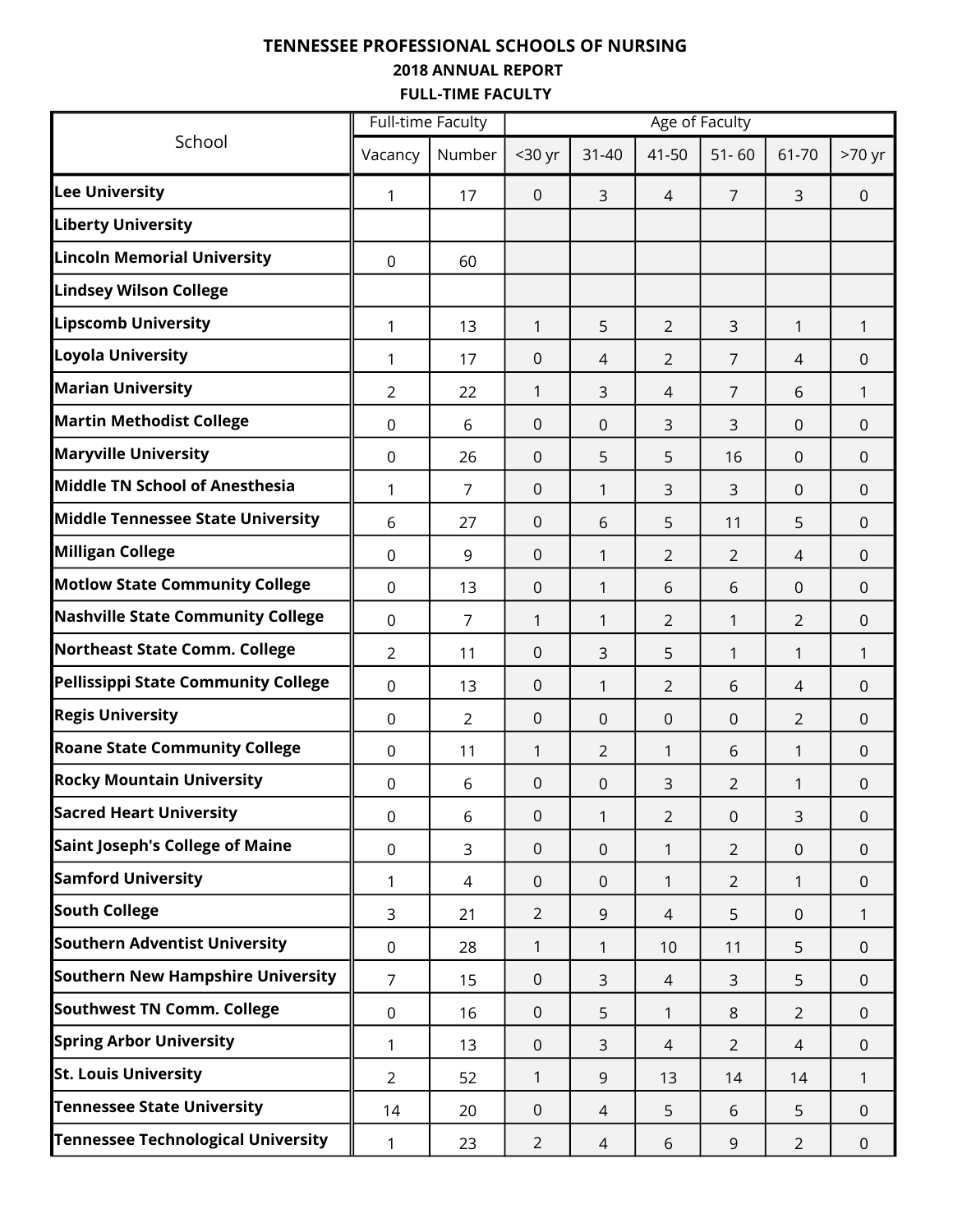### TENNESSEE PROFESSIONAL SCHOOLS OF NURSING 2018 ANNUAL REPORT FULL-TIME FACULTY

|                                          | <b>Full-time Faculty</b> |        |                |                |                | Age of Faculty |                |                |
|------------------------------------------|--------------------------|--------|----------------|----------------|----------------|----------------|----------------|----------------|
| School                                   | Vacancy                  | Number | <30 yr         | $31 - 40$      | 41-50          | $51 - 60$      | 61-70          | >70 yr         |
| <b>Tennessee Wesleyan College</b>        | 1                        | 8      | $\mathbf 0$    | 3              | $\mathbf{1}$   | 3              | $\mathbf{1}$   | $\overline{0}$ |
| Trevecca Nazarene University*            | 1                        | 39     | 3              | 13             | 6              | 10             | $\overline{7}$ | $\Omega$       |
| <b>Tusculum University</b>               | $\overline{2}$           | 10     | $\overline{0}$ | $\overline{0}$ | $\overline{2}$ | 5              | 3              | $\overline{0}$ |
| <b>Union University</b>                  | 6                        | 40     | $\mathbf{1}$   | 9              | 10             | 13             | $\overline{7}$ | $\overline{0}$ |
| <b>United States University</b>          |                          |        |                |                |                |                |                |                |
| <b>University of Alabama</b>             | $\overline{2}$           | 19     | $\mathbf 0$    | 3              | 6              | 5              | 5              | $\overline{0}$ |
| <b>University of Alabama-Birmingham</b>  | $\mathbf 0$              | 9      | $\Omega$       | $\mathbf{1}$   | 4              | 3              | 1              | $\Omega$       |
| <b>University of Arkansas</b>            | $\overline{2}$           | 35     | $\mathbf 0$    | 9              | $\overline{7}$ | 8              | 11             | $\overline{0}$ |
| <b>University of Memphis</b>             | 5                        | 60     | $\mathbf{1}$   | 12             | 11             | 25             | 11             | $\mathbf{0}$   |
| University of Michigan - Flint           |                          |        |                |                |                |                |                |                |
| <b>University of North Alabama</b>       | 3                        | 10     | $\overline{0}$ | $\Omega$       | 5              | 3              | $\overline{2}$ |                |
| <b>University of South Alabama</b>       | $\mathbf 0$              | 29     | $\overline{0}$ | 5              | 9              | $\overline{7}$ | 8              | $\Omega$       |
| University of TN - Chattanooga           | 1                        | 30     | $\mathbf 0$    | 6              | 10             | $\overline{7}$ | $\overline{7}$ | $\mathbf 0$    |
| <b>University of TN - Health Science</b> | 8                        | 56     | $\overline{2}$ | 5              | 13             | 17             | 17             | $\overline{2}$ |
| <b>University of TN - Knoxville</b>      | 9                        | 70     | 3              | 9              | 16             | 25             | 15             | $\overline{2}$ |
| <b>University of TN - Martin</b>         | $\overline{2}$           | 15     | $\overline{2}$ | 4              | 3              | $\overline{2}$ | 3              | 1              |
| <b>Vanderbilt University</b>             | 4                        | 132    | $\mathbf{1}$   | 37             | 41             | 27             | 25             | $\mathbf{1}$   |
| <b>Walden University</b>                 | $\overline{2}$           | 14     | $\overline{0}$ | $\overline{2}$ | 1              | 2              | 6              | $\overline{3}$ |
| <b>Walters State Community College</b>   | $\mathbf 0$              | 21     | $\mathbf{1}$   | 1              | 9              | 4              | 5              | 1              |
| <b>Western Governors University TN</b>   | $\overline{0}$           | 39     | $\overline{2}$ | 8              | 8              | 13             | 8              | $\Omega$       |
| <b>TOTALS</b>                            | 126                      | 1553   | 41             | 281            | 370            | 463            | 318            | 19             |
| *Belmont faculty                         |                          |        |                |                |                |                |                |                |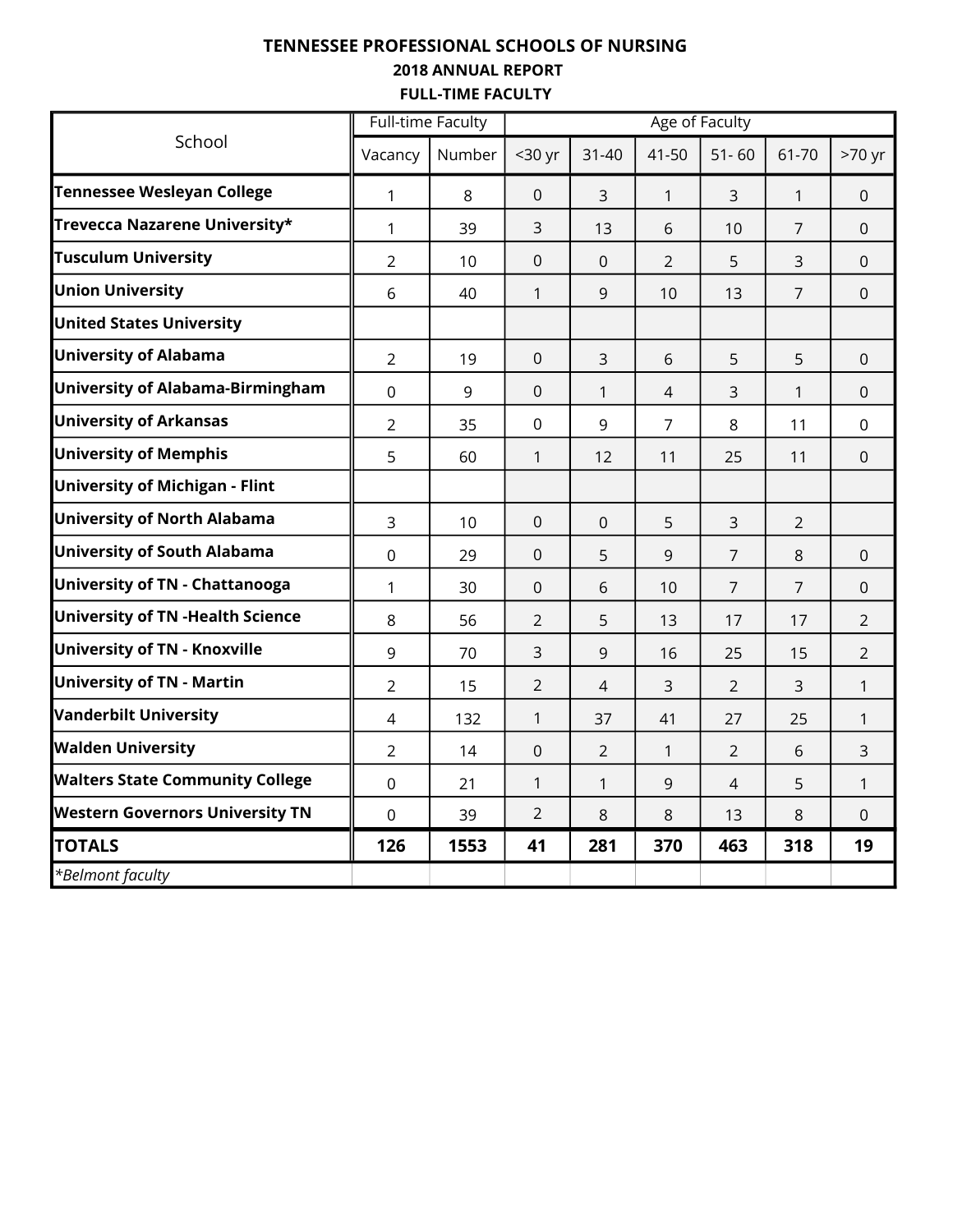## TENNESSEE PROFESSIONAL SCHOOLS OF NURSING 2017 ANNUAL REPORT PART-TIME FACULTY

|                                            |             | Part-time faculty | Age of faculty |                  |                  |                  |                |                |  |  |
|--------------------------------------------|-------------|-------------------|----------------|------------------|------------------|------------------|----------------|----------------|--|--|
| School                                     | Vacancy     | Number            | <30 yr         | $31 - 40$        | 41-50            | $51 - 60$        | 61-70          | >70 yr         |  |  |
| <b>American Sentinel University</b>        | 0           | 64                |                |                  |                  |                  |                |                |  |  |
| <b>Arkansas State University</b>           | 0           | 5                 | $\mathbf 0$    | $\mathbf 0$      | $\mathbf{1}$     | $\overline{2}$   | $\overline{2}$ | $\mathbf 0$    |  |  |
| <b>Aspen University</b>                    | 0           | 82                |                |                  |                  |                  |                |                |  |  |
| <b>Austin Peay State University</b>        | 0           | 30                | 4              | 11               | 10               | 3                | 1              | 1              |  |  |
| <b>Baptist Memorial College</b>            | 0           | 21                | 3              | 6                | 5                | 3                | 4              | 0              |  |  |
| <b>Belmont University</b>                  | 0           | 73                | 18             | 30               | 15               | 5                | 5              | 0              |  |  |
| <b>Bethel University</b>                   | $\Omega$    | $\overline{2}$    | 1              | 1                | $\Omega$         | 0                | 0              | $\mathbf 0$    |  |  |
| <b>Carson Newman University</b>            | 0           | 17                | $\overline{2}$ | 2                | 3                | 6                | 4              | $\mathbf 0$    |  |  |
| <b>Chamberlain College</b>                 | 0           | 58                | 0              | 6                | 10               | 26               | 16             | 0              |  |  |
| <b>Chattanooga State Community College</b> | 0           | 22                | $\Omega$       | 6                | 5                | $\overline{4}$   | 5              | $\overline{2}$ |  |  |
| <b>Christian Brothers University</b>       | 0           | 1                 | $\Omega$       | $\mathbf 0$      | $\mathbf 0$      | $\mathbf{1}$     | 0              | $\mathbf 0$    |  |  |
| <b>Cleveland State Community College</b>   | 0           | 18                | 8              | 1                | 1                | 4                | $\overline{4}$ | $\mathbf 0$    |  |  |
| <b>Columbia State Community College</b>    | 0           | 10                | 0              | 4                | 3                | 3                | 0              | 0              |  |  |
| <b>Concorde Career College</b>             | 1           | 1                 | 0              | 1                | $\Omega$         | 0                | 0              | $\mathbf 0$    |  |  |
| <b>Cumberland University</b>               | $\mathbf 0$ | 2                 | 0              | $\mathbf 0$      | $\Omega$         | 0                | $\overline{2}$ | 0              |  |  |
| <b>Drexel University</b>                   | $\Omega$    | 11                | 1              | $\overline{2}$   | $\Omega$         | $\Omega$         | 4              | 4              |  |  |
| <b>Duke University</b>                     | 0           | 11                | 1              | $\mathbf 0$      | $\overline{4}$   | $\overline{2}$   | 3              | 1              |  |  |
| <b>Dyersburg State Community College</b>   | 0           | 20                | 3              | 9                | 6                | 2                | 0              | 0              |  |  |
| <b>East Tennessee State University</b>     | 0           | 88                | 8              | 15               | 22               | 27               | 12             | 4              |  |  |
| <b>Excelsior College</b>                   | 0           | 42                | $\mathbf 0$    | 3                | 11               | 16               | 10             | $\overline{2}$ |  |  |
| <b>Fortis Institute</b>                    | 1           | 5                 | 1              | $\overline{2}$   | 0                | 0                | $\overline{2}$ | $\mathbf 0$    |  |  |
| <b>Freed-Hardeman University</b>           | 0           | 13                | $\overline{2}$ | $\overline{7}$   | $\overline{2}$   | 1                | 1              | $\pmb{0}$      |  |  |
| <b>Frontier Nursing University</b>         | 0           | 1                 | 0              | 0                | 1                | 0                | 0              | 0              |  |  |
| <b>George Washington University</b>        | 0           | 7                 | 0              | $\mathbf 0$      | 3                | $\overline{2}$   | $\overline{2}$ | $\mathbf 0$    |  |  |
| <b>Harding University</b>                  | 0           |                   |                |                  |                  |                  |                |                |  |  |
| <b>Herzing University</b>                  | 8           | 45                | $\mathbf 0$    | 8                | 15               | 11               | 11             | $\overline{0}$ |  |  |
| <b>Jackson State Community College</b>     | $\mathbf 0$ | $\overline{2}$    | 1              | $\pmb{0}$        | $\pmb{0}$        | 1                | 0              | $\mathbf 0$    |  |  |
| Jacksonville State University              |             |                   |                |                  |                  |                  |                |                |  |  |
| Johns Hopkins University                   |             |                   |                |                  |                  |                  |                |                |  |  |
| <b>King University</b>                     | $\mathbf 0$ | 30                | $\mathbf 0$    | 6                | 13               | $\overline{7}$   | $\overline{4}$ | $\mathbf 0$    |  |  |
| <b>Lee University</b>                      | $\mathbf 0$ | 21                | 6              | 6                | 6                | 3                | 0              | $\pmb{0}$      |  |  |
| <b>Liberty University</b>                  |             |                   |                |                  |                  |                  |                |                |  |  |
| <b>Lincoln Memorial University</b>         | $\mathbf 0$ | 3                 |                |                  |                  |                  |                |                |  |  |
| <b>Lindsey Wilson College</b>              |             |                   |                |                  |                  |                  |                |                |  |  |
| <b>Lipscomb University</b>                 | $\mathbf 0$ | 20                | 6              | $\overline{4}$   | 5                | $\overline{4}$   | 1              | $\mathbf 0$    |  |  |
| Loyola University                          | 0           | 6                 | $\mathbf 0$    | $\mathbf 0$      | 1                | $\overline{2}$   | 3              | $\mathbf 0$    |  |  |
| <b>Marian University</b>                   | $\mathbf 0$ | 37                | 10             | 11               | $\overline{7}$   | 5                | 3              | $\mathbf{1}$   |  |  |
| <b>Martin Methodist College</b>            | $\mathsf 0$ | 1                 | 0              | $\boldsymbol{0}$ | $\boldsymbol{0}$ | $\boldsymbol{0}$ | $\mathbf{1}$   | $\pmb{0}$      |  |  |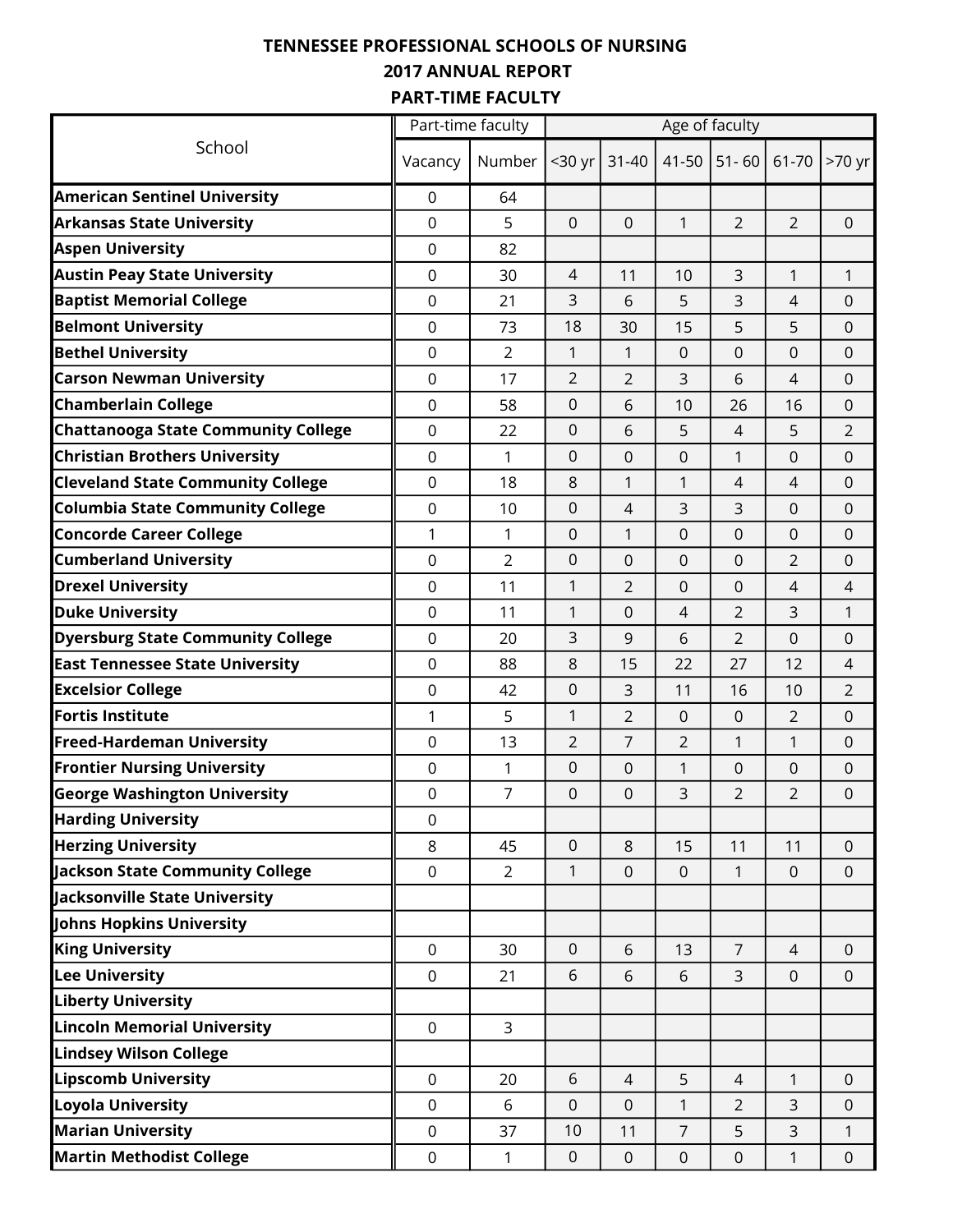## TENNESSEE PROFESSIONAL SCHOOLS OF NURSING 2017 ANNUAL REPORT PART-TIME FACULTY

|                                           |                  | Part-time faculty |                  |                  |                | Age of faculty |                  |                     |
|-------------------------------------------|------------------|-------------------|------------------|------------------|----------------|----------------|------------------|---------------------|
| School                                    | Vacancy          | Number            | <30 yr           | $31 - 40$        | 41-50          | $51 - 60$      | 61-70            | >70 yr              |
| <b>Maryville University</b>               | $\mathbf 0$      | $\Omega$          | $\mathbf 0$      | $\mathbf 0$      | $\Omega$       | 0              | 0                | $\mathbf 0$         |
| Middle Tennessee School of Anesthesia     | $\mathbf 0$      | 10                | $\overline{0}$   | 1                | 6              | $\overline{2}$ | 0                | $\mathbf{1}$        |
| Middle Tennessee State University         | $\overline{0}$   | 13                | $\Omega$         | $\overline{4}$   | 3              | $\overline{4}$ | $\overline{2}$   | $\mathbf 0$         |
| Milligan College                          | $\mathbf 0$      | 4                 | 1                | 1                | 1              | 1              | 0                | $\mathbf 0$         |
| <b>Motlow State Community College</b>     | $\boldsymbol{0}$ | 8                 |                  |                  |                |                |                  |                     |
| <b>Nashville State Community College</b>  | $\mathbf 0$      | 15                | 6                | 5                | $\overline{4}$ | $\mathbf 0$    | 1                | $\mathbf 0$         |
| <b>Northeast State Community College</b>  | $\mathbf 0$      | $\overline{2}$    | $\mathbf 0$      | 1                | $\mathbf{1}$   | $\mathbf 0$    | 0                | $\mathbf 0$         |
| Pellissippi State Community College       | $\mathbf 0$      | 19                | 3                | 4                | 5              | $\overline{7}$ | 0                | $\mathbf 0$         |
| <b>Regis University</b>                   | $\mathbf 0$      | $\overline{2}$    | $\mathbf 0$      | $\mathbf 0$      | 1              | 1              | 0                | 0                   |
| <b>Roane State Community College</b>      | $\mathbf 0$      | $\overline{4}$    |                  |                  |                |                |                  |                     |
| <b>Rocky Mountain University</b>          | $\mathbf 0$      | 14                | $\mathbf 0$      | 3                | 5              | 6              | 0                | $\mathbf 0$         |
| <b>Sacred Heart University</b>            | $\overline{0}$   | 7                 | $\overline{0}$   | $\mathbf 0$      | $\mathbf{1}$   | $\overline{2}$ | 3                | $\mathbf{1}$        |
| Saint Joseph's College of Maine           | $\mathbf 0$      | 4                 | $\mathbf 0$      | 1                | $\mathbf 0$    | 3              | 0                | $\mathbf 0$         |
| <b>Samford University</b>                 | $\boldsymbol{0}$ |                   |                  |                  |                |                |                  |                     |
| <b>South College</b>                      | 5                | 34                | 6                | 13               | $\overline{7}$ | $\overline{2}$ | 5                | 1                   |
| Southern Adventist University             | $\mathbf 0$      | 39                | 13               | 4                | $\overline{7}$ | 8              | 6                | $\mathbf{1}$        |
| Southern New Hampshire University         | $\mathbf 0$      | 102               | $\overline{4}$   | 22               | 28             | 28             | 16               | $\mathbf{1}$        |
| Southwest Tennessee Comm. College         | 3                | 11                | $\boldsymbol{0}$ | 4                | 3              | $\overline{2}$ | $\overline{2}$   | 0                   |
| <b>Spring Arbor University</b>            |                  | $\mathbf{1}$      | $\mathbf 0$      | $\Omega$         | $\overline{0}$ | 1              | 0                | 0                   |
| <b>St. Louis University</b>               | $\mathbf 0$      | 81                | $\overline{7}$   | 18               | 19             | 22             | 10               | 5                   |
| <b>Tennessee State University</b>         | $\overline{0}$   | 13                | $\mathbf 0$      | $\overline{2}$   | $\overline{4}$ | 6              | $\mathbf{1}$     | $\mathbf 0$         |
| <b>Tennessee Technological University</b> | $\mathbf 0$      | 31                | $\overline{4}$   | 9                | 6              | 10             | $\overline{2}$   | $\mathbf 0$         |
| <b>Tennessee Wesleyan College</b>         | $\boldsymbol{0}$ | 13                | 5                | 5                | 1              | 0              | 1                | 1                   |
| Trevecca Nazarene University*             | 0                | 73                | 18               | 30               | 15             | 5              | 5                | 0                   |
| <b>Tusculum College</b>                   | $\mathbf 0$      | 6                 | $\boldsymbol{0}$ | $\overline{2}$   | $\mathbf{1}$   | $\overline{2}$ | $\mathbf{1}$     | $\boldsymbol{0}$    |
| <b>Union University</b>                   | $\overline{0}$   | 1                 | $\mathbf 0$      | $\mathbf 0$      | $\overline{0}$ | $\mathbf{1}$   | $\mathbf 0$      | $\mathsf{O}\xspace$ |
| <b>United States University</b>           |                  |                   |                  |                  |                |                |                  |                     |
| <b>University of Alabama</b>              | $\overline{0}$   | 3                 | $\mathbf 0$      | $\mathbf{1}$     | $\mathbf 0$    | $\mathbf 0$    | $\overline{2}$   | $\mathbf 0$         |
| University of Alabama - Birmingham        | $\overline{0}$   | $\mathsf{O}$      | $\mathbf 0$      | $\mathbf 0$      | $\overline{0}$ | $\mathbf 0$    | $\mathbf 0$      | $\mathbf 0$         |
| <b>University of Arkansas</b>             | $\overline{0}$   | 8                 | $\mathbf{1}$     | $\overline{2}$   | $\overline{2}$ | 3              | $\mathbf 0$      | $\pmb{0}$           |
| <b>University of Memphis</b>              | $\mathbf 0$      | 64                | $\overline{2}$   | 19               | 16             | 17             | 8                | $\overline{2}$      |
| <b>University of Michigan - Flint</b>     | $\boldsymbol{0}$ |                   |                  |                  |                |                |                  |                     |
| University of North Alabama               | $\mathbf 0$      | $\mathbf 0$       | $\mathbf 0$      | $\overline{0}$   | $\overline{0}$ | $\mathbf 0$    | $\mathbf 0$      | $\mathbf 0$         |
| University of South Alabama               | $\mathbf 0$      | 44                | $\mathbf{1}$     | 20               | 14             | $\overline{7}$ | $\overline{2}$   | $\overline{0}$      |
| University of TN - Chattanooga            | $\mathbf 0$      | 3                 | $\mathbf 0$      | $\mathbf 0$      | $\overline{2}$ | $\mathbf{1}$   | $\mathbf 0$      | $\pmb{0}$           |
| University of TN - Health Science Cnt     | $\mathbf{1}$     | 4                 | $\boldsymbol{0}$ | $\boldsymbol{0}$ | $\mathbf{1}$   | $\overline{2}$ | $\mathbf 0$      | $\mathbf{1}$        |
| <b>University of TN - Knoxville</b>       | 0                | 12                | $\boldsymbol{0}$ | $\overline{2}$   | 3              | 3              | 3                | 1                   |
| <b>University of TN - Martin</b>          | $\pmb{0}$        | $\overline{2}$    | $\boldsymbol{0}$ | $\overline{2}$   | $\pmb{0}$      | 0              | $\boldsymbol{0}$ | 0                   |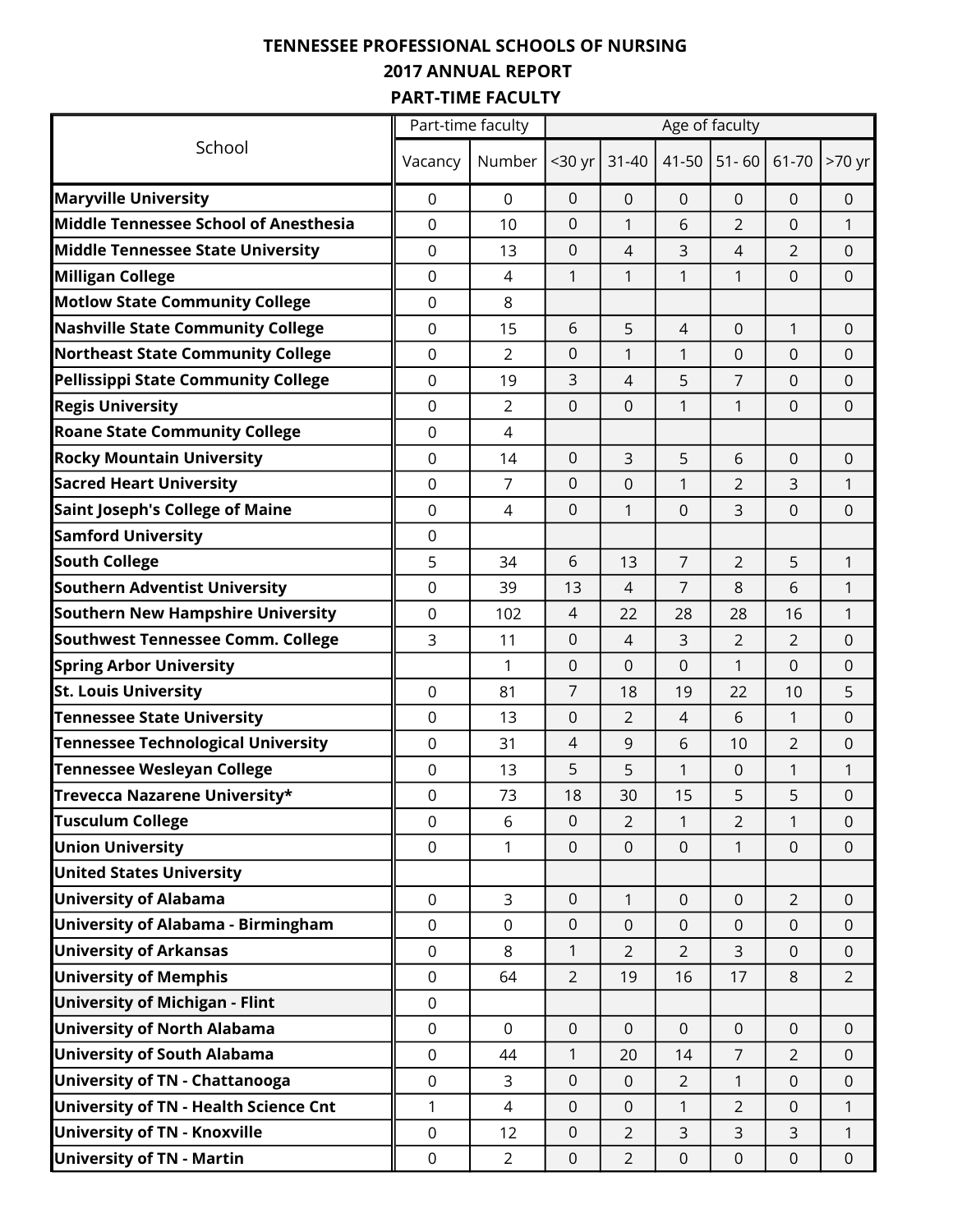# TENNESSEE PROFESSIONAL SCHOOLS OF NURSING 2017 ANNUAL REPORT PART-TIME FACULTY

|                                        |         | Part-time faculty | Age of faculty    |     |     |                                        |     |          |  |  |
|----------------------------------------|---------|-------------------|-------------------|-----|-----|----------------------------------------|-----|----------|--|--|
| School                                 | Vacancy | Number            | $<$ 30 yr $\vert$ |     |     | 31-40   41-50   51-60   61-70   >70 yr |     |          |  |  |
| <b>Vanderbilt University</b>           | 0       | 37                | 5                 | 9   | 11  |                                        | 11  |          |  |  |
| <b>Walden University</b>               | 0       | 24                | $\Omega$          | 2   | 11  | 4                                      | 6   |          |  |  |
| <b>Walters State Community College</b> | 0       | 12                | $\mathfrak{D}$    | 4   |     | 4                                      |     | O        |  |  |
| <b>Western Governors University TN</b> | 0       | 74                | 4                 | 27  | 20  | 14                                     | 9   | $\Omega$ |  |  |
| <b>TOTALS</b>                          | 19      | 1563              | 157               | 358 | 348 | 309                                    | 197 | 31       |  |  |
| $\overline{B}$ elmont faculty          |         |                   |                   |     |     |                                        |     |          |  |  |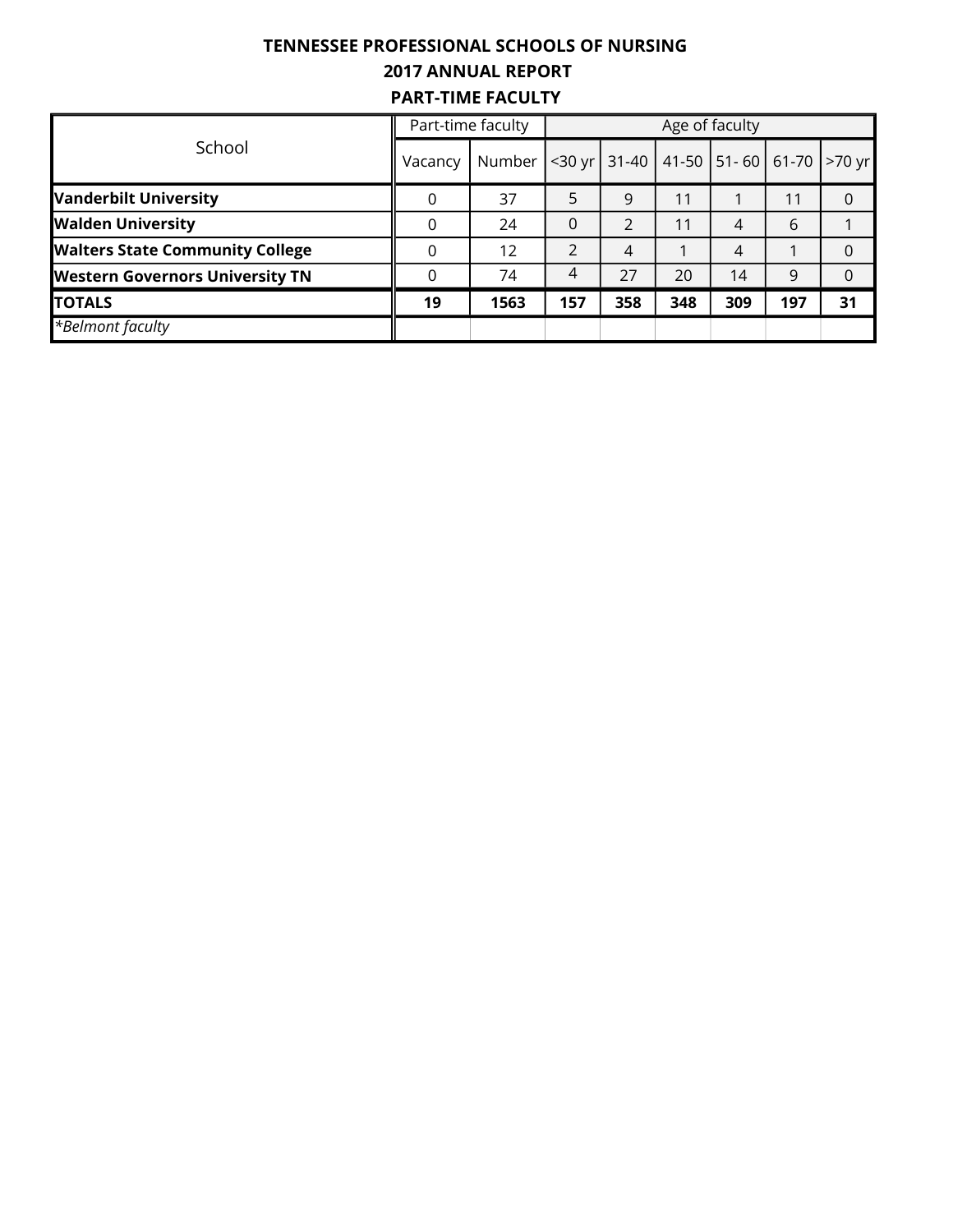| <b>TENNESSEE PROFESSIONAL SCHOOLS OF NURSING</b>                            |      |             |                                                 |      |             |       |      |                |       |                |             |       |      |              |       |
|-----------------------------------------------------------------------------|------|-------------|-------------------------------------------------|------|-------------|-------|------|----------------|-------|----------------|-------------|-------|------|--------------|-------|
| Tennessee National Council Licensure Examination Results by Year and School |      |             |                                                 |      |             |       |      |                |       |                |             |       |      |              |       |
|                                                                             |      |             | <b>First Time Candidates: Associates Degree</b> |      |             |       |      |                |       |                |             |       |      |              |       |
| <b>SCHOOL</b>                                                               |      | 2014        |                                                 |      | 2015        |       |      | 2016           |       |                | 2017        |       |      | 2018         |       |
|                                                                             | No.  | <b>Pass</b> | %Pass                                           | No.  | <b>Pass</b> | %Pass | No.  | Pass           | %Pass | No.            | <b>Pass</b> | %Pass | No.  | <b>Pass</b>  | %Pass |
| <b>ASSOCIATE DEGREE</b>                                                     |      |             |                                                 |      |             |       |      |                |       |                |             |       |      |              |       |
| Aquinas College**                                                           | 120  | 96          | 80                                              | 95   | 80          | 84    | 80   | 68             | 85    | 63             | 39          | 62    | 1    | $\mathbf{1}$ | 100   |
| Chattanooga State Community College                                         | 149  | 143         | 96                                              | 110  | 105         | 95    | 158  | 154            | 97    | 107            | 107         | 100   | 132  | 129          | 98    |
| <b>Cleveland State Community College</b>                                    | 104  | 73          | 70                                              | 39   | 32          | 82    | 68   | 56             | 82    | 42             | 37          | 88    | 75   | 69           | 92    |
| Columbia State Community College                                            | 112  | 103         | 92                                              | 113  | 104         | 92    | 92   | 80             | 87    | 86             | 79          | 92    | 74   | 72           | 97    |
| Concorde Career College                                                     | 13   | 11          | 85                                              | 16   | 15          | 94    | 26   | 21             | 81    | 28             | 17          | 61    | 33   | 21           | 64    |
| <b>Dyersburg State Community College</b>                                    | 79   | 67          | 85                                              | 80   | 74          | 93    | 85   | 75             | 88    | 99             | 90          | 91    | 94   | 6            | 94    |
| <b>Excelsior College TN</b>                                                 |      |             |                                                 |      |             |       | 31   | 24             | 77    | 16             | 12          | 75    | 34   | 31           | 91    |
| Fortis Institute                                                            | 15   | 15          | 100                                             | 15   | 15          | 100   | 8    | $\overline{7}$ | 88    | 10             | 10          | 100   | 31   | 26           | 84    |
| ITT-Technical Institute*                                                    | 18   | 7           | 39                                              | 24   | 17          | 71    | 43   | 27             | 63    | $\overline{2}$ | $\Omega$    | 0     |      |              |       |
| Jackson State Community College                                             | 125  | 118         | 94                                              | 112  | 108         | 96    | 89   | 85             | 96    | 86             | 86          | 100   | 81   | 80           | 99    |
| <b>Lincoln Memorial University</b>                                          | 148  | 131         | 89                                              | 114  | 105         | 92    | 119  | 108            | 91    | 120            | 112         | 93    | 128  | 124          | 97    |
| Motlow State Community College                                              | 65   | 63          | 97                                              | 51   | 51          | 100   | 55   | 51             | 93    | 63             | 59          | 94    | 71   | 67           | 94    |
| Nashville State Community College                                           | 27   | 26          | 96                                              | 33   | 31          | 94    | 30   | 30             | 100   | 31             | 29          | 94    | 27   | 27           | 100   |
| Northeast State Community College                                           | 32   | 28          | 88                                              | 58   | 51          | 88    | 68   | 59             | 87    | 59             | 54          | 92    | 53   | 46           | 87    |
| Pellissippi State Community College                                         | 76   | 68          | 89                                              | 77   | 71          | 92    | 74   | 66             | 89    | 89             | 85          | 96    | 82   | 78           | 95    |
| Roane State Community College                                               | 82   | 69          | 84                                              | 67   | 62          | 93    | 82   | 75             | 91    | 71             | 67          | 94    | 70   | 65           | 93    |
| Southern Adventist University                                               | 119  | 91          | 76                                              | 123  | 102         | 83    | 175  | 144            | 82    | 99             | 87          | 88    | 140  | 129          | 92    |
| Southwest Tennessee Community College                                       | 74   | 67          | 91                                              | 59   | 53          | 90    | 61   | 46             | 75    | 66             | 58          | 88    | 70   | 56           | 80    |
| Tennessee State University                                                  | 87   | 68          | 78                                              | 96   | 78          | 81    | 81   | 59             | 73    | 74             | 47          | 64    | 38   | 35           | 92    |
| <b>Walters State Community College</b>                                      | 133  | 111         | 83                                              | 114  | 106         | 93    | 112  | 101            | 90    | 113            | 104         | 92    | 106  | 96           | 91    |
| <b>SUBTOTAL</b>                                                             | 1578 | 1355        | 85                                              | 1396 | 1260        | 90    | 1537 | 1336           | 86    | 1324           | 1179        | 83    | 1340 | 1158         | 92    |